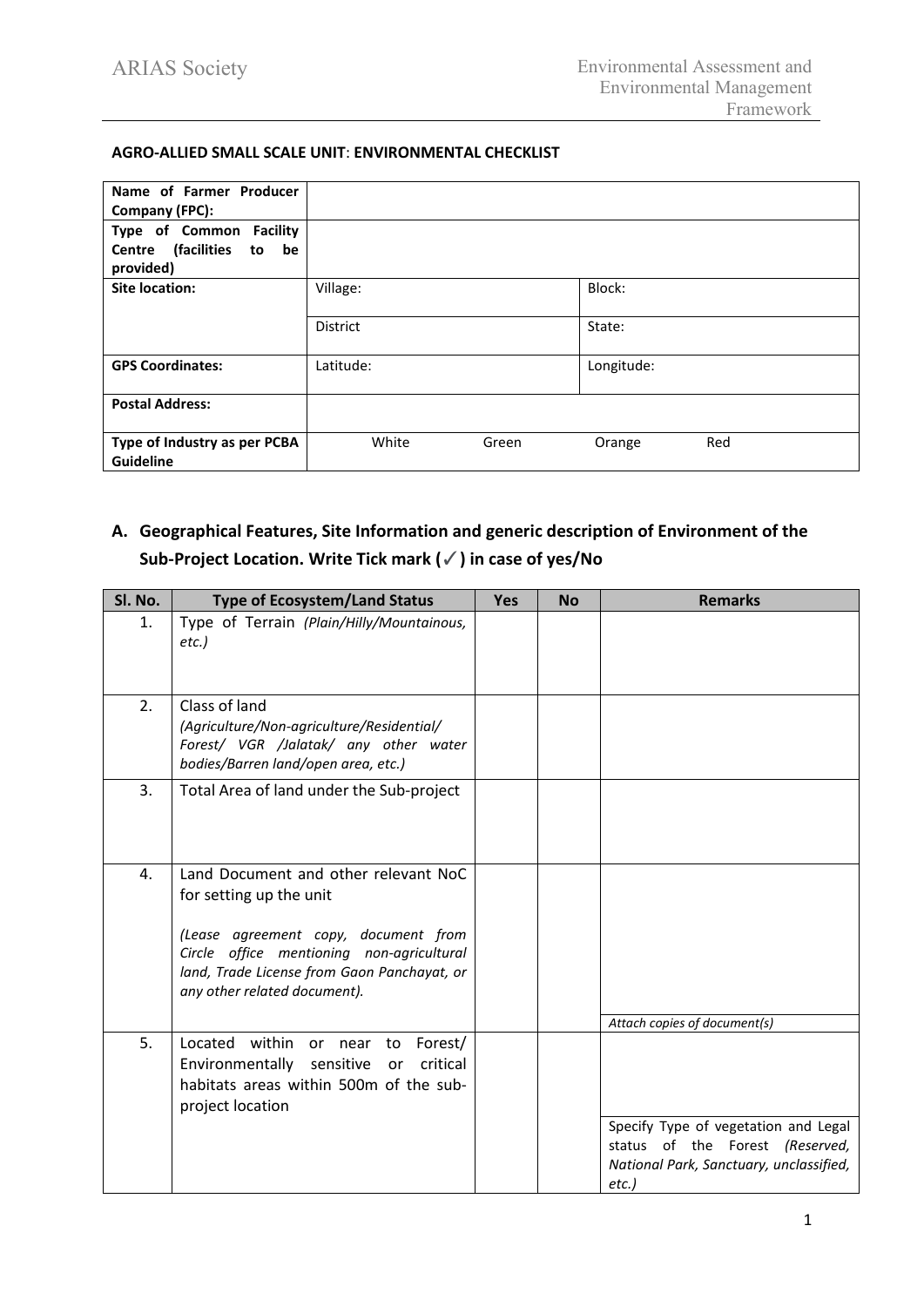| 6. | Surroundings of the sub-project location<br>(North, South, East, West)               |                                  |
|----|--------------------------------------------------------------------------------------|----------------------------------|
|    |                                                                                      |                                  |
|    |                                                                                      |                                  |
| 7. | Connectivity to the sub-project location<br>National Highway/State Highway/Any other |                                  |
|    | Major Road/ Approach Road /Nearest<br>Railway Station/Waterway, etc.                 |                                  |
|    |                                                                                      |                                  |
| 8. | Numbers of villages in the periphery of                                              |                                  |
|    | the sub-project location                                                             |                                  |
|    |                                                                                      |                                  |
|    |                                                                                      | Mention the name of the villages |
|    | **Note: Attach a Site Specific layout or sketch                                      |                                  |
|    | Photographs of the site (all directions/sides)                                       |                                  |

# **B. Specific description of the Sub-project Location Environment**

*(Note: Question must be answered after discussion with the local community people)*

| SI.<br>No. | <b>Parameter/Component</b>                                                                                                                                                    | <b>Yes</b> | No | <b>Explanation</b> |
|------------|-------------------------------------------------------------------------------------------------------------------------------------------------------------------------------|------------|----|--------------------|
| 1.         | Are there any areas with landslide or<br>erosion problems along or adjacent to<br>the sub-project location?<br>(If yes, indicate the location)                                |            |    |                    |
| 2.         | there<br>Are<br>river,<br>any<br>wetland/lakes/swamps/nallas/streams/<br>other water bodies beside or near to the<br>sub-project location?<br>(If yes, indicate the location) |            |    |                    |
| 3.         | Is the sub-project location or adjacent<br>area prone to flooding?<br>(If yes, mention flood level and frequency)                                                             |            |    |                    |
| 4.         | Are there problems of water stagnation<br>or logging and other drainage issues on<br>or near to the sub-project location?                                                     |            |    |                    |
| 5.         | In case of existing structure, if any, Is<br>there any river/nalla/stream/any other<br>water body connected to the drainage of<br>the structure?                              |            |    |                    |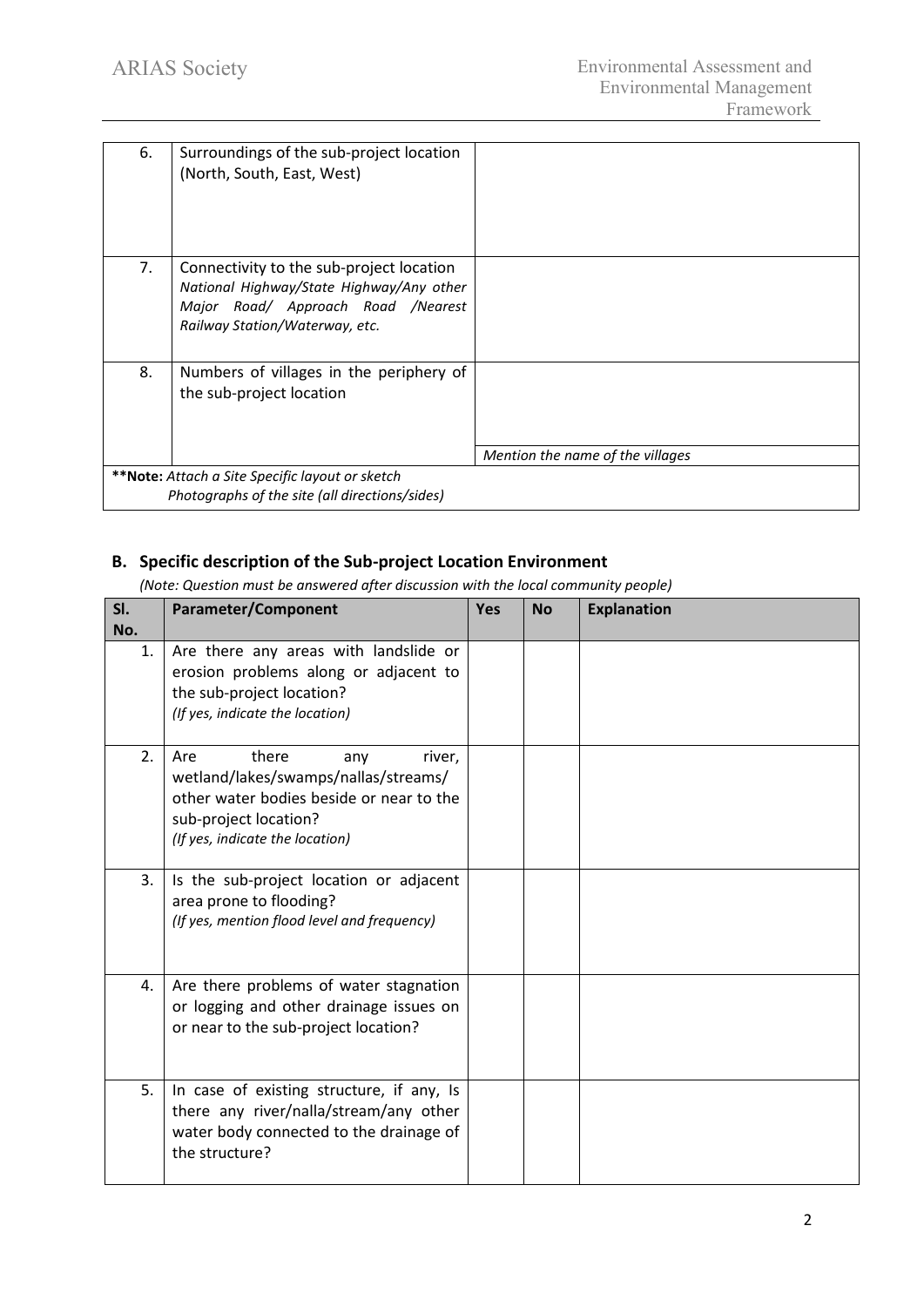| 6. | Are there any faunal habitat areas,<br>faunal breeding ground, bird migration<br>area or other similar areas within 100m<br>of the sub-project?                                                                                                               |                                                                        |
|----|---------------------------------------------------------------------------------------------------------------------------------------------------------------------------------------------------------------------------------------------------------------|------------------------------------------------------------------------|
|    |                                                                                                                                                                                                                                                               | Name the species if there any evidence of                              |
|    |                                                                                                                                                                                                                                                               | floral and faunal species that are<br>classified as Endangered species |
| 7. | Are there any utility structures within the<br>sub-project location?<br>(If yes, mention the location)                                                                                                                                                        |                                                                        |
| 8. | Are there any sensitive structures within<br>or near to the sub-project?<br>(NoC to be obtained from adjoining sensitive<br>structures like Hospital, PHC, School,<br>Community hall, Religious<br>structures,<br>community hall, residing household, etc. if |                                                                        |
|    | any)                                                                                                                                                                                                                                                          | If NoC already obtained, attach the copy<br>of the document.           |

# **C. Structure Details**

|                | <b>For Existing Structure</b>                                                                                          | <b>Explanation</b>                                                                                                                                 |
|----------------|------------------------------------------------------------------------------------------------------------------------|----------------------------------------------------------------------------------------------------------------------------------------------------|
| $\mathbf{1}$ . | Mention no. of units and specific uses of<br>utility<br>of<br>the<br>existing<br>the<br>structure/machineries), if any |                                                                                                                                                    |
|                |                                                                                                                        | (Mention dimension of the unit/power of machineries in<br>use)<br>Also mention whether functional or non-functional or need<br><i>improvement)</i> |
| 3.             | Source of water in case of existing<br>structure                                                                       |                                                                                                                                                    |
|                |                                                                                                                        | Requirement of water/day                                                                                                                           |
| 4.             | Source of Electricity in case of existing<br>structure                                                                 |                                                                                                                                                    |
|                |                                                                                                                        | Requirement of electricity/day                                                                                                                     |
| 5.             | Facility(s)<br>for<br>Waste<br>Existing<br>management<br>(Mention types of waste and quantity<br>generated/day)        |                                                                                                                                                    |
|                |                                                                                                                        | Mention quantity of dry or wet waste generate per day                                                                                              |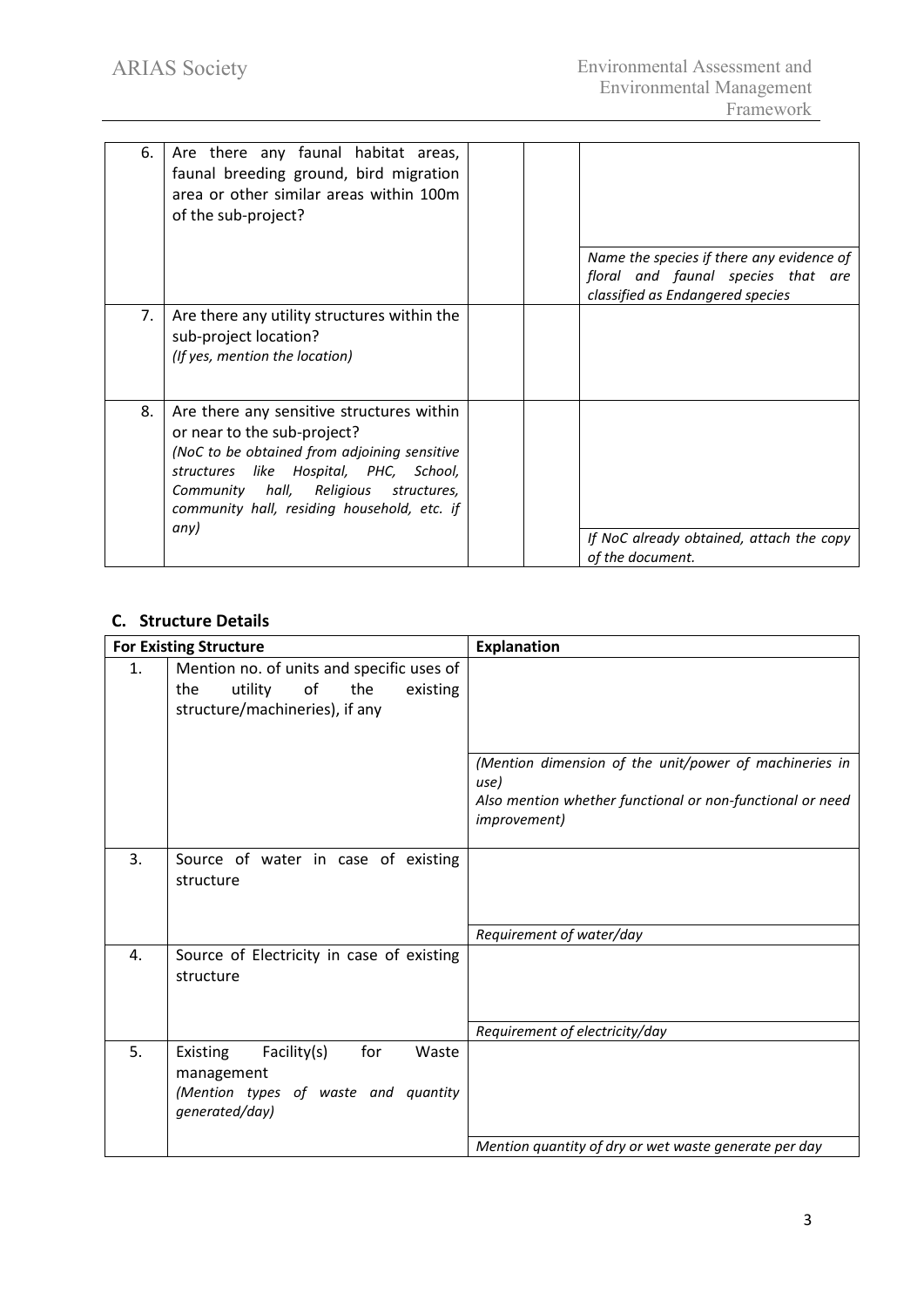| 6. | <b>Existing Drainage provision</b>                                       |                                                                                                         |
|----|--------------------------------------------------------------------------|---------------------------------------------------------------------------------------------------------|
|    |                                                                          |                                                                                                         |
|    |                                                                          |                                                                                                         |
|    |                                                                          |                                                                                                         |
|    |                                                                          |                                                                                                         |
|    | <b>For New Structure</b>                                                 |                                                                                                         |
| 1. | Infrastructure facilities                                                |                                                                                                         |
|    | (Mention type of facilities to be provided)                              |                                                                                                         |
|    |                                                                          |                                                                                                         |
|    |                                                                          |                                                                                                         |
|    |                                                                          | (If yes, mention dimension of the unit)                                                                 |
| 2. | If the sub-project requires earth filling                                |                                                                                                         |
|    | for construction work, Mention the                                       |                                                                                                         |
|    | source of the earth excavated for the                                    |                                                                                                         |
|    | purpose?                                                                 |                                                                                                         |
|    |                                                                          |                                                                                                         |
| 3. | Source of water                                                          |                                                                                                         |
|    | (Type of facilities to be made available)                                |                                                                                                         |
|    |                                                                          |                                                                                                         |
|    |                                                                          | Noc to be obtained for water sources in case of higher                                                  |
|    |                                                                          | requirement of water uses, if source falls under legal                                                  |
|    |                                                                          | jurisdiction.                                                                                           |
|    |                                                                          | Attach copy of document.                                                                                |
| 4. | Source of Electricity                                                    |                                                                                                         |
|    | (Mention type of facilities to be provided<br>along with power capacity) |                                                                                                         |
|    | (In case of Back-up power facility eg. Genset,                           |                                                                                                         |
|    | etc, mention the power and type of fuel,                                 |                                                                                                         |
|    | provision for its safe keeping)                                          |                                                                                                         |
|    |                                                                          | (For installing new Transformer for the unit, Certificate                                               |
|    |                                                                          | from APDCL is mandatory, document copy to be attached)<br>(For solar power, mention the power capacity) |
| 5. | Facilities for safe storage of raw material                              |                                                                                                         |
|    | and finished products                                                    |                                                                                                         |
|    | (Mention the facility(s) to be available)                                |                                                                                                         |
|    |                                                                          |                                                                                                         |
|    |                                                                          |                                                                                                         |
| 6. | <b>Waste Management</b>                                                  |                                                                                                         |
|    | (Mention type of facility(s) to be provided)                             |                                                                                                         |
|    |                                                                          |                                                                                                         |
|    |                                                                          |                                                                                                         |
|    |                                                                          |                                                                                                         |
|    |                                                                          | (Mention type of solid/liquid waste))                                                                   |
| 7. | Drainage provision                                                       |                                                                                                         |
|    | (If required, Mention type of system to be                               |                                                                                                         |
|    | provided)                                                                |                                                                                                         |
|    |                                                                          |                                                                                                         |
|    |                                                                          |                                                                                                         |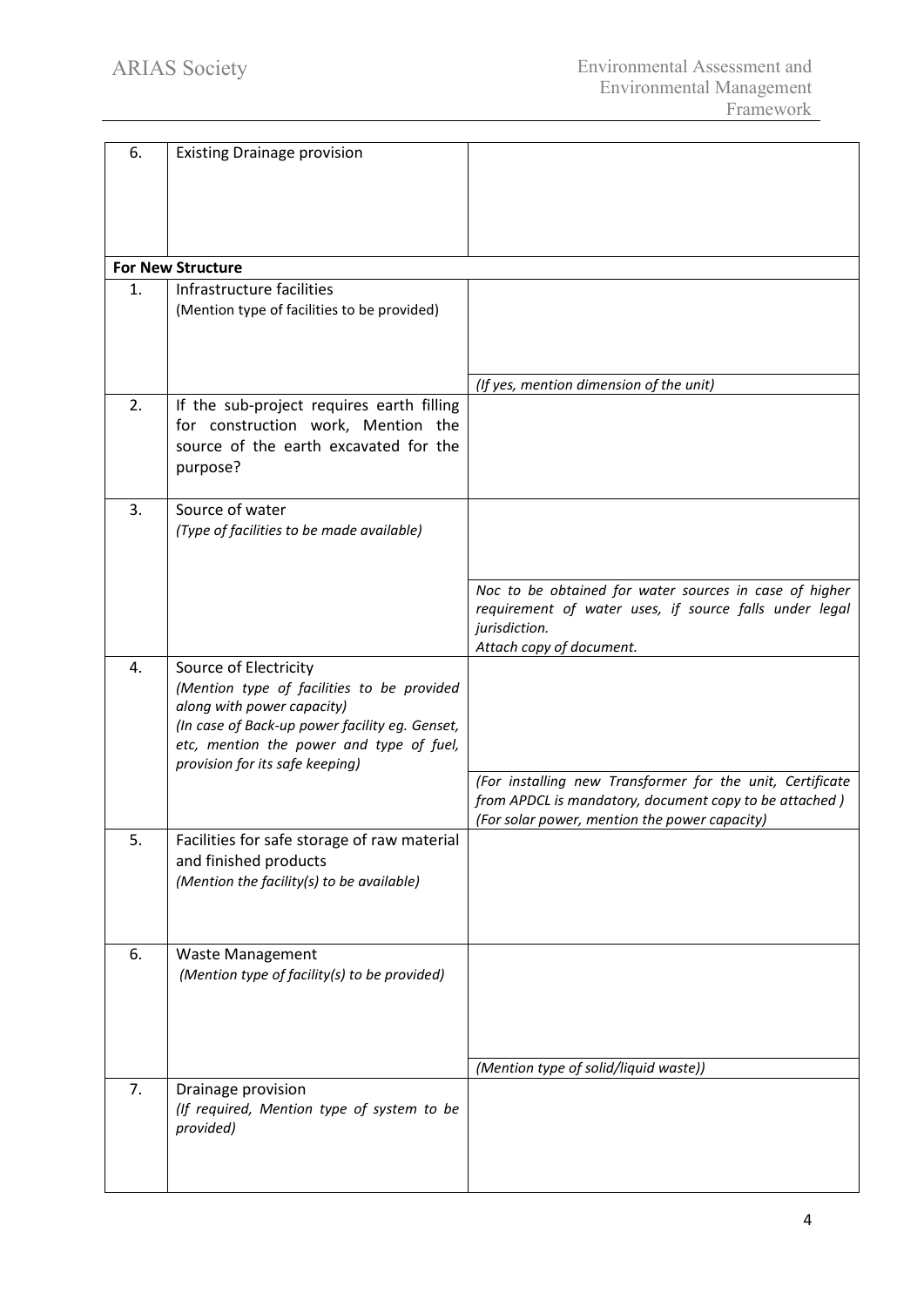# **D. Operational Details**

| Sl. No. | <b>Particulars</b>                                                                                                                                                                            | <b>Explanation</b>                                                                                  |
|---------|-----------------------------------------------------------------------------------------------------------------------------------------------------------------------------------------------|-----------------------------------------------------------------------------------------------------|
| 1.      | Total Amount of Investment of the Sub-<br>project                                                                                                                                             |                                                                                                     |
| 2.      | Type of Raw material to be used and their<br>source<br>(Mention requirement of quantity/day)                                                                                                  |                                                                                                     |
| 3.      | What are the Machineries to be installed<br>or used?<br>(Mention the type of machinery(s) to be used,<br>capacity or power of the machinery(s))                                               |                                                                                                     |
| 4.      | Requirement of water per day<br>(Mention specific purpose of water uses,<br>whether domestic for office purpose/ or<br>industrial uses eg.<br>Cleaning/<br>washing/<br>boiling/etc.)          |                                                                                                     |
| 5.      | Requirement of Electricity per day<br>(Mention specific purpose of water uses,<br>whether<br>heating/mixing/boiling/<br>grinding/extraction/drying/packaging, etc.)                           |                                                                                                     |
| 6.      | Waste generation<br>(Mention quantity of<br>solid/liquid<br>waste<br>generated per day)<br>(In case of reuse of waste(s) such as animal<br>feed for poultry, dairy, etc, mention the specific |                                                                                                     |
|         | quantity generated/day)                                                                                                                                                                       |                                                                                                     |
| 7.      | Is there any provision to control dust/<br>reduce heat/ noise, etc<br>(if generated, mention the measure(s) to be<br>undertaken to minimize effect, if any)                                   |                                                                                                     |
|         |                                                                                                                                                                                               | (Mention any machinery(s) to be installed which<br>generates excessive heat, dust or noise, if any) |
| 8.      | Is there provision for safe-water effluent                                                                                                                                                    |                                                                                                     |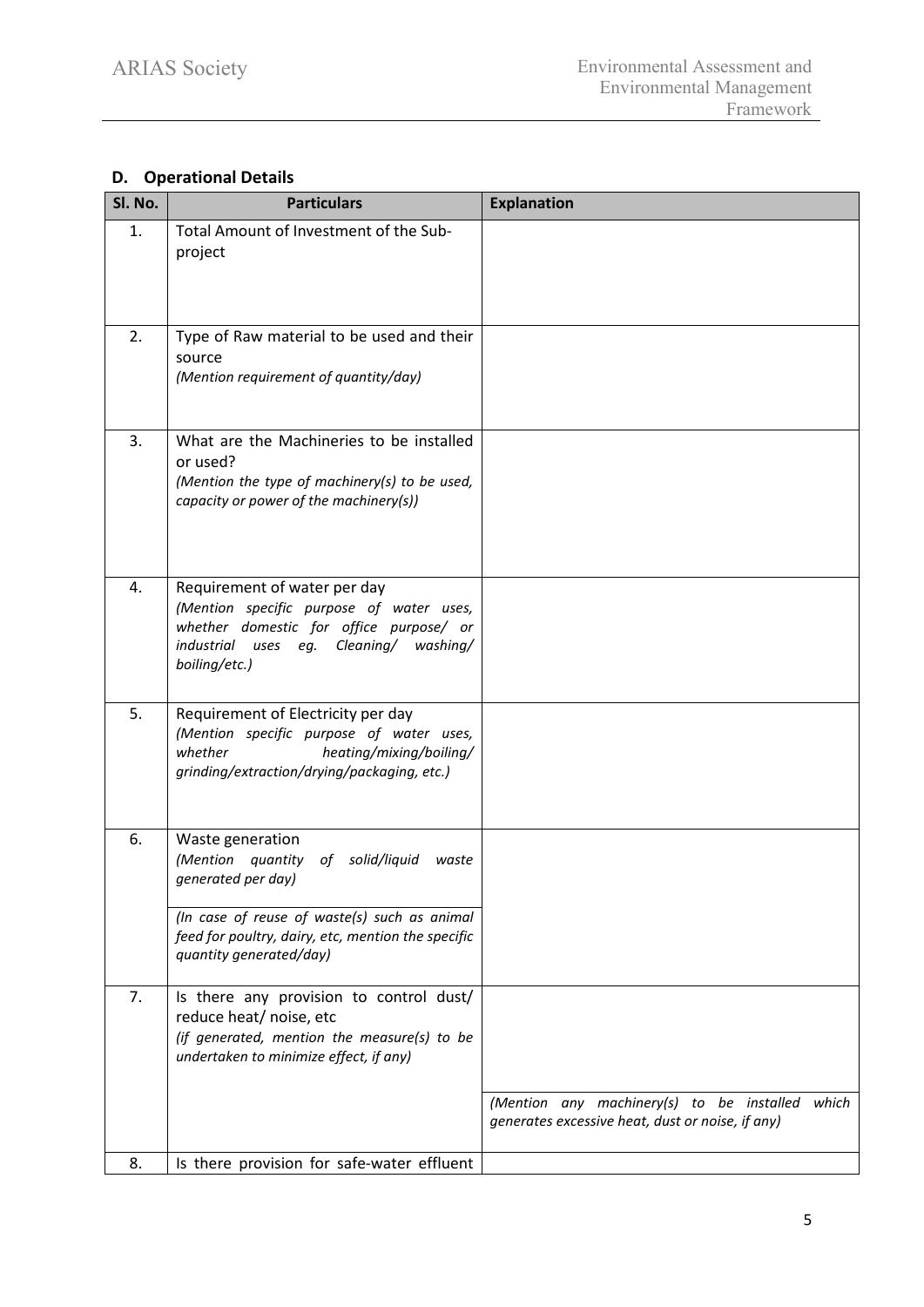|     | discharge?<br>(if yes, mention the discharge outlet or safe<br>effluent management system, if any)                                                                                                                                                            |  |
|-----|---------------------------------------------------------------------------------------------------------------------------------------------------------------------------------------------------------------------------------------------------------------|--|
| 9.  | of<br>there<br>ls.<br>any<br>use<br>additives/preservatives/<br>chemicals<br>for<br>cleaning/ processing/storage, etc in the<br>unit?<br>$($ f any,<br>Mention the name<br>the<br>оt<br>additives/preservatives/chemicals,<br>etc.<br>and<br>purpose of uses) |  |
| 10. | Is there any use of packaging material?<br>(If yes, mention the type of packaging material<br>to be used)                                                                                                                                                     |  |
| 11. | What are the types of transporting<br>vehicles to be used for transportation of<br>unit's material or products?<br>(Is the unit having space for parking facility?)                                                                                           |  |
| 12. | Whether<br>sub-project<br>location<br>has<br>sufficient space for green belt?                                                                                                                                                                                 |  |
| 13. | Number of workers to be employed in the<br>unit<br>(Mention no. of skilled and unskilled workers)                                                                                                                                                             |  |
| 14. | What are the provision and precautionary<br>measures to be taken for Occupational<br>health and safety of workers?<br>(If yes, mention the facilities to be provided<br>and measures to be taken for safety of<br>workers)                                    |  |

## **E. Annexures**

E-1 List of trees indicating location (if any), within the Sub-project location

| <b>Side</b> | Local name of the trees | Dbh (cm) | <b>Particulars</b> |
|-------------|-------------------------|----------|--------------------|
|             |                         |          |                    |
|             |                         |          |                    |
|             |                         |          |                    |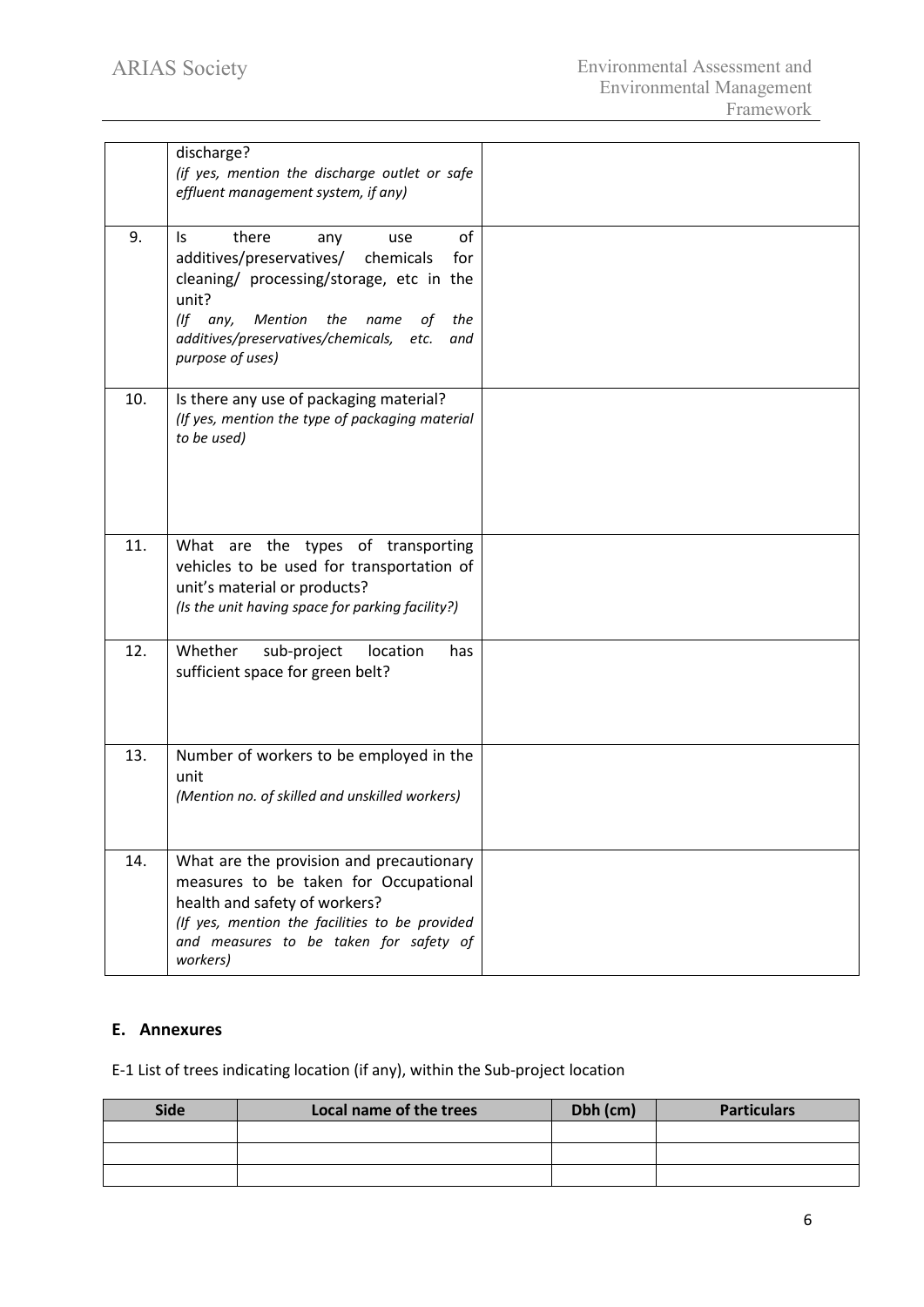*Note: Trees which are less than 30cm dbh may not be considered in tree enumeration*

### E-2 List of utility Structure indicating location (If any)

| Side | <b>Type of Utility</b> | <b>Particulars</b> |
|------|------------------------|--------------------|
|      |                        |                    |
|      |                        |                    |
|      |                        |                    |
|      |                        |                    |
|      |                        |                    |

### E-3 List of Sensitive structures indicating location (If any)

| Sl. no. | <b>Type of Structure</b> | <b>Side</b> | <b>Particulars</b> |
|---------|--------------------------|-------------|--------------------|
|         |                          |             |                    |
|         |                          |             |                    |
|         |                          |             |                    |
|         |                          |             |                    |
|         |                          |             |                    |

*Please add extra sheet for the Annexures E-1, E-2 & E-3*

### **Names & Phone numbers of the BoD Members/other members of FPC present:**

| SI. | <b>Names</b> | <b>Designation</b> | Phone No. | <b>Signature</b> | Seal (If available) |
|-----|--------------|--------------------|-----------|------------------|---------------------|
| no. |              |                    |           |                  |                     |
| 1.  |              |                    |           |                  |                     |
| 2.  |              |                    |           |                  |                     |
| 3.  |              |                    |           |                  |                     |
| 4.  |              |                    |           |                  |                     |
| 5.  |              |                    |           |                  |                     |
| 6.  |              |                    |           |                  |                     |

*---------------------------------------------------------------------------------------------------------------------------------------------------*

*Date:*

*Signature of Site Inspector(s)*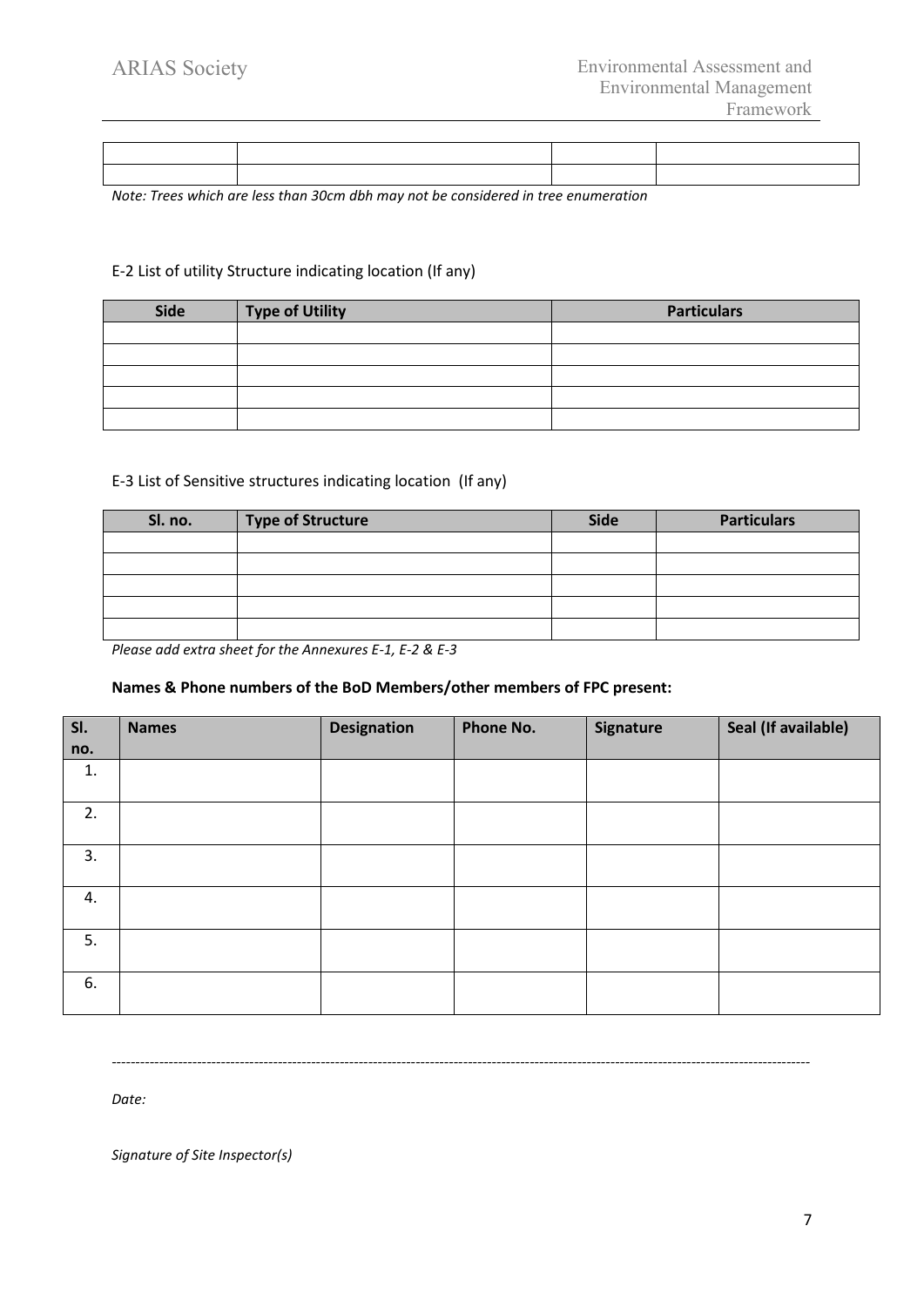# **SUB-COMPONENT:B.2.3: COMMON SERVICE CENTRE DEVELOPMENT (INCLUDING FLAKE ICE MANUFACTURING UNIT& COLD STORAGE)**

### **ENVIRONMENTAL IMPACT AND MITIGATION MEASURE**

| SI.<br><b>No</b> | <b>Project Activity</b>                                 | <b>Potential Impact</b>                                            | <b>Mitigation Measures</b>                                                                                                                                                                                                                                                                                                                                                                                                                                                                                                                                                                                                                                                                                                                                                                                 | <b>Responsible for</b><br>Implementation | <b>Applicable</b><br>sectors                                             |
|------------------|---------------------------------------------------------|--------------------------------------------------------------------|------------------------------------------------------------------------------------------------------------------------------------------------------------------------------------------------------------------------------------------------------------------------------------------------------------------------------------------------------------------------------------------------------------------------------------------------------------------------------------------------------------------------------------------------------------------------------------------------------------------------------------------------------------------------------------------------------------------------------------------------------------------------------------------------------------|------------------------------------------|--------------------------------------------------------------------------|
| А.               | <b>Pre-Construction Stage</b>                           |                                                                    |                                                                                                                                                                                                                                                                                                                                                                                                                                                                                                                                                                                                                                                                                                                                                                                                            |                                          |                                                                          |
| $\mathbf{1}$     | Approvals/NOC<br>Licences and<br>Permits/<br>Insurance. | As per legal prevailing legal<br>requirements                      | All necessary approvals, permits and licences required by<br>$\bullet$<br>the state and local legislation shall be obtained prior to<br>commencing of the construction activity.<br>All approvals, permits and licences shall be maintained<br>and up dated before expiry, and complied with during the<br>construction period.<br>Should there be any changes to the project which would<br>require additional permits or licences, these shall be<br>obtained<br>The contractor shall maintain Pollution Under Control<br>(PUC's) Certificates for the construction vehicles and<br>machineries used for this project.<br>Contractors shall insure all workers covered under the<br>group insurance or any other suitable insurance schemes<br>against all forms of injuries sustained at the workplace. | Line Department/<br>DLCC/Contractor.     | Agriculture,<br>Fishery,<br>Piggery and<br>Handloom &<br><b>Textiles</b> |
| $\overline{2}$   | Land Requirement                                        | Loss of land<br>$\bullet$<br>Socio<br>economic<br>Impacts          | No additional land will be required, as the construction will<br>be carried out at in the government land.                                                                                                                                                                                                                                                                                                                                                                                                                                                                                                                                                                                                                                                                                                 | Line Department/<br>DLCC/Contractor.     | Agriculture,<br>Fishery,<br>Piggery and<br>Handloom &<br><b>Textiles</b> |
| 3                | Clearing of<br>trees/Removal of<br>vegetation           | of<br>Loss<br>and<br>trees<br>vegetation<br>Soil<br>erosion<br>and | All reasonable measures shall be undertaken to ensure<br>$\bullet$<br>that no native fauna is harmed or placed at risk during the<br>course of the clearing activities                                                                                                                                                                                                                                                                                                                                                                                                                                                                                                                                                                                                                                     | Line Department/<br>DLCC/Contractor.     | Agriculture,<br>Fishery,<br>Piggery and<br>Handloom &                    |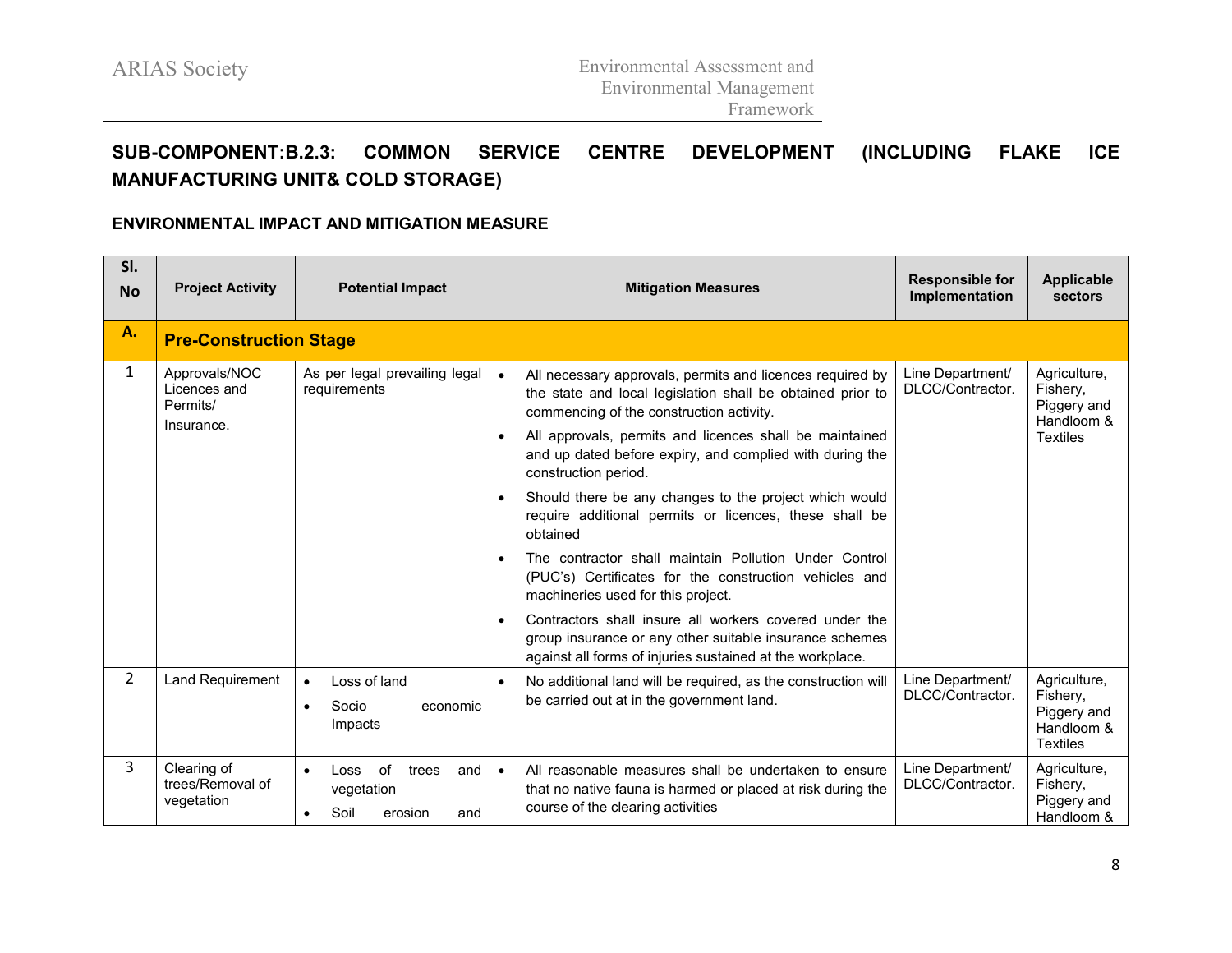| SI.<br><b>No</b> | <b>Project Activity</b> | <b>Potential Impact</b>                                                                                                       | <b>Mitigation Measures</b>                                                                                                                                                                                                                                                                                                                                                                                                                                                                                                                                                                                     | <b>Responsible for</b><br>Implementation | <b>Applicable</b><br>sectors                                             |
|------------------|-------------------------|-------------------------------------------------------------------------------------------------------------------------------|----------------------------------------------------------------------------------------------------------------------------------------------------------------------------------------------------------------------------------------------------------------------------------------------------------------------------------------------------------------------------------------------------------------------------------------------------------------------------------------------------------------------------------------------------------------------------------------------------------------|------------------------------------------|--------------------------------------------------------------------------|
|                  |                         | surface runoff                                                                                                                | Felling of trees is not envisaged at any stage of the<br>$\bullet$<br>project. However under unavoidable conditions if any of<br>the trees are required to be cut/felled, then prior<br>permission as per existing procedure from Forest,<br>ensuring<br>appropriate<br>compensation<br>including<br>compensatory plantation as stipulated by the forest<br>department shall be undertaken.<br>Avoid earthworks/breaking of land during monsoon<br>season.                                                                                                                                                     |                                          | <b>Textiles</b>                                                          |
| 4                | Water Requirement       | Exploitation of the water<br>bodies. (both ground<br>and<br>surface<br>water<br>water)                                        | The required water will be sourced from the PWD/ PHE.<br>$\bullet$<br>In absence of the water supply, permission is required<br>from the Central Ground Water Authority (CGWA) to<br>abstract ground water. Permission to abstract ground<br>water through any energized means i.e. for digging /<br>installation of a bore well water connection in the site for<br>drinking water, in a notified / non notified area for<br>household/ industrial / infrastructure projects as per<br>guidelines dated 15/11/2012 under Environmental<br>Protection Act (EPA) (1986).                                        | Line Department/<br>DLCC/Contractor.     | Agriculture,<br>Fishery,<br>Piggery and<br>Handloom &<br><b>Textiles</b> |
| 5                | Drainage<br>management  | Drainage<br>congestion<br>$\bullet$<br>due to garbage/waste<br>dumping<br>Water logging.<br>$\bullet$<br>Vector proliferation | As per the topography of the project site, appropriate<br>$\bullet$<br>sediment control measures should be designed and<br>implemented prior to commencement of construction.<br>Design adequate drainage passage by following natural<br>path<br>Fill ditches/water logging areas in the buliding premises.<br>Discharge<br>drainage flow with proper downstream<br>protection.<br>Silt Trap shall be provided to prevent sediment runoff from<br>the construction zone from entering and adversely<br>affecting the natural drainages or areas of native<br>vegetation downstream from the construction zone | Line Department/<br>DLCC/Contractor.     | Agriculture,<br>Fishery,<br>Piggery and<br>Handloom &<br><b>Textiles</b> |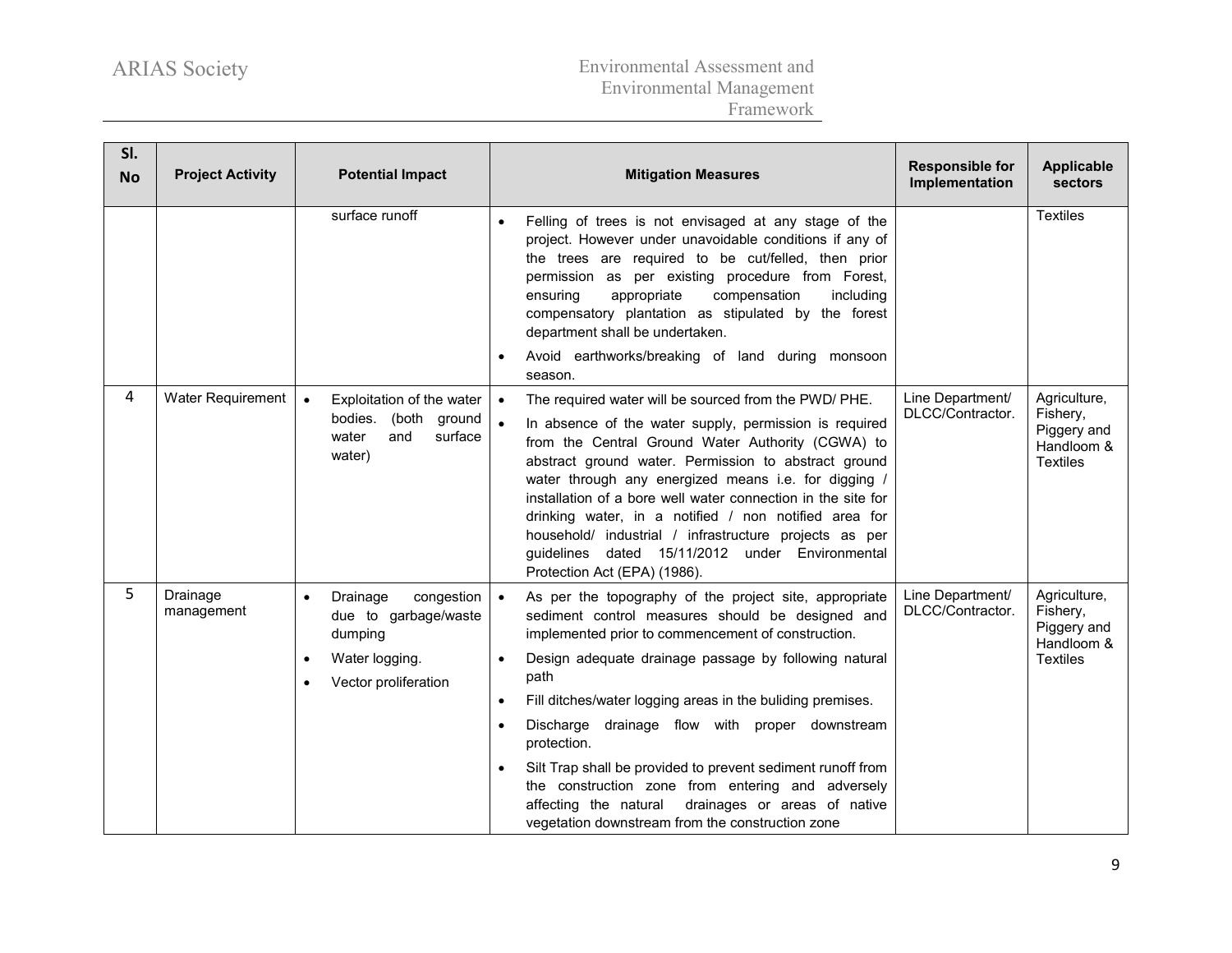| SI.<br><b>No</b> | <b>Project Activity</b>                 | <b>Potential Impact</b>                                                      |                                                  | <b>Mitigation Measures</b>                                                                                                                                                                                                                                                                                                                                                                                                                                                                                                                                                                                                                                                                                                                                                                   | <b>Responsible for</b><br>Implementation | <b>Applicable</b><br>sectors                                             |
|------------------|-----------------------------------------|------------------------------------------------------------------------------|--------------------------------------------------|----------------------------------------------------------------------------------------------------------------------------------------------------------------------------------------------------------------------------------------------------------------------------------------------------------------------------------------------------------------------------------------------------------------------------------------------------------------------------------------------------------------------------------------------------------------------------------------------------------------------------------------------------------------------------------------------------------------------------------------------------------------------------------------------|------------------------------------------|--------------------------------------------------------------------------|
| <b>B.</b>        | <b>Construction Phase</b>               |                                                                              |                                                  |                                                                                                                                                                                                                                                                                                                                                                                                                                                                                                                                                                                                                                                                                                                                                                                              |                                          |                                                                          |
| $\mathbf{1}$     | Construction<br>material<br>requirement | Change in topography, land<br>clearing etc.,                                 | $\bullet$                                        | It is advised to procure construction materials from the<br>authorised vendor.                                                                                                                                                                                                                                                                                                                                                                                                                                                                                                                                                                                                                                                                                                               | Line Department/<br>DLCC/Contractor.     | Agriculture,<br>Fishery,<br>Piggery and<br>Handloom &<br><b>Textiles</b> |
| $\overline{2}$   | Slope stability                         | Landslide or gully erosion<br>on slopes that may threaten<br>infrastructure. | $\bullet$<br>$\bullet$<br>$\bullet$<br>$\bullet$ | keeping in mind the fragile natural environment and site<br>specific geological conditions<br>Avoid or maintain adequate distance from erosion prone<br>areas<br>Adopt right angle of cut on slopes<br>Stabilize slopes by measures<br>Measures taken to avoid undercutting of hill toes that may<br>cause slides<br>Do not exert excess load on slopes by disposing spoil                                                                                                                                                                                                                                                                                                                                                                                                                   | Line Department/<br>DLCC/Contractor.     | Agriculture,<br>Fishery,<br>Piggery and<br>Handloom &<br><b>Textiles</b> |
| 3                | Erosion and<br>sediment                 | Loss of soil, water pollution                                                | $\bullet$                                        | Temporary erosion and sediment controls like having<br>vegetation, surface covering etc., shall be installed prior to<br>the commencement of any works with the potential to<br>cause soil erosion, including stockpiling of construction<br>materials<br>Wherever possible during the course of the works,<br>exposed soil areas shall be progressively stabilized or<br>protected by an appropriate method to minimize erosion<br>potential.<br>4 cubic feet of Topsoil in the construction area shall be<br>stripped and stockpiled later for re-spreading on all<br>exposed areas when final shaping has been completed.<br>Fill material shall not be placed around or pushed up<br>against the base of the trees and shrubs that needs to be<br>retained within the construction site. | Line Department/<br>DLCC/Contractor.     | Agriculture,<br>Fishery,<br>Piggery and<br>Handloom &<br><b>Textiles</b> |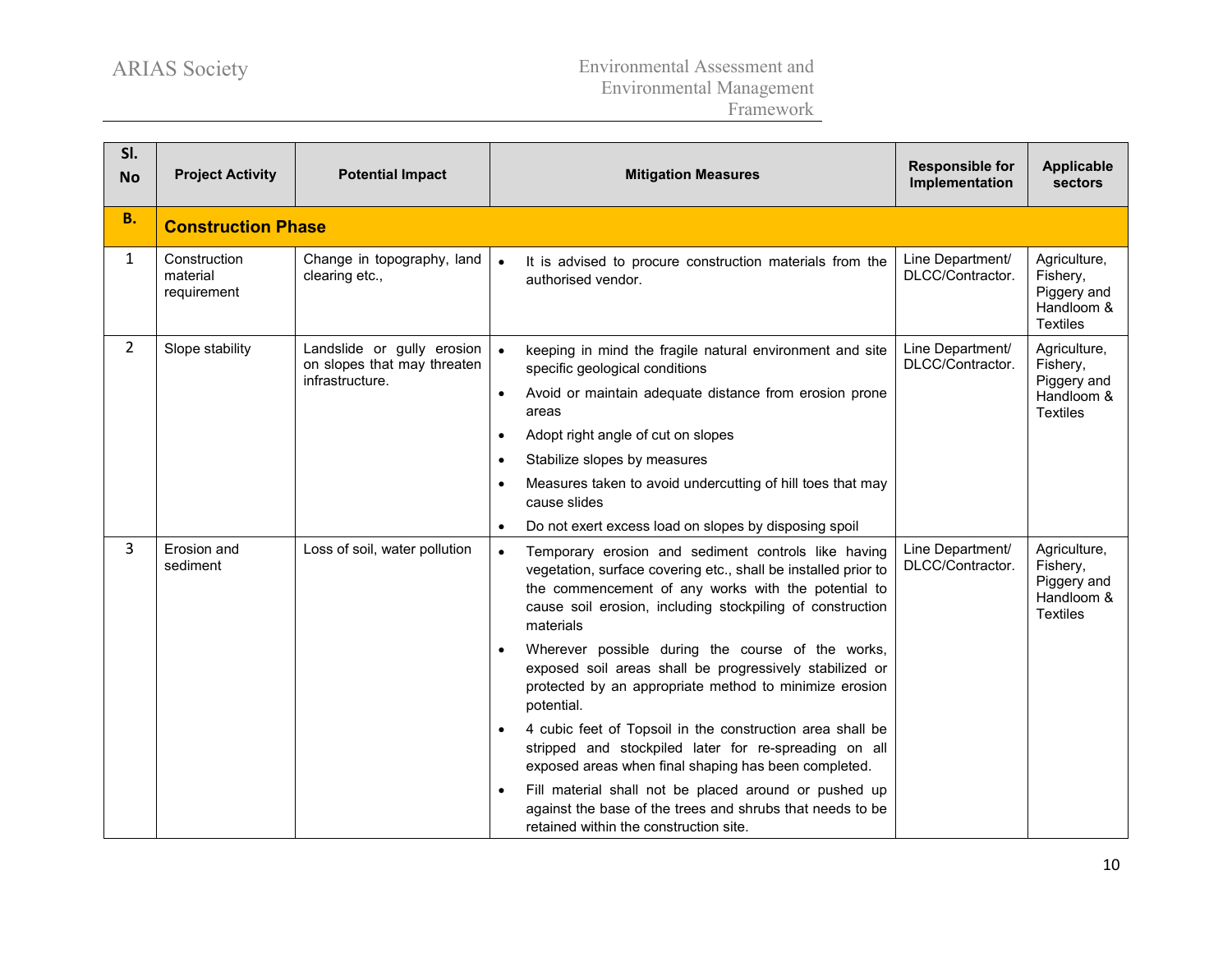| SI.<br><b>No</b> | <b>Project Activity</b>                                       | <b>Potential Impact</b>                                                                                              |                        | <b>Mitigation Measures</b>                                                                                                                                                                       | <b>Responsible for</b><br>Implementation | <b>Applicable</b><br>sectors                          |
|------------------|---------------------------------------------------------------|----------------------------------------------------------------------------------------------------------------------|------------------------|--------------------------------------------------------------------------------------------------------------------------------------------------------------------------------------------------|------------------------------------------|-------------------------------------------------------|
|                  |                                                               |                                                                                                                      | $\bullet$              | Ground filling shall be sufficiently compacted to minimize<br>erosion potential.                                                                                                                 |                                          |                                                       |
|                  |                                                               |                                                                                                                      |                        | All exposed soil areas shall be stabilized and re-vegetated<br>as soon as possible on completion of works to prevent<br>potential erosion.                                                       |                                          |                                                       |
| 4                | Spoil Management                                              | Drainage<br>blockage<br>$\bullet$<br>localized<br>causing<br>and/or<br>ponding                                       | $\bullet$<br>$\bullet$ | Minimize spoil disposal by balancing cut and fill wherever<br>possible                                                                                                                           | Line Department/<br>DLCC/Contractor.     | Agriculture,<br>Fishery,<br>Piggery and               |
|                  |                                                               | slush/muddy runoff.                                                                                                  |                        | Manage spoil to reclaim land with proper landscaping and<br>vegetation                                                                                                                           |                                          | Handloom &<br><b>Textiles</b>                         |
|                  |                                                               | Spoil tipped over slope<br>$\bullet$<br>may cause slide                                                              |                        | Do not dispose spoil on drainage path                                                                                                                                                            |                                          |                                                       |
|                  | <b>Water Pollution</b>                                        | existing<br>Impact<br>on<br>$\bullet$<br>water resources                                                             | $\bullet$              | Domestic effluent/Sewage shall be discharged into soak<br>pits.                                                                                                                                  | Line Department/<br>DLCC/Contractor.     | Agriculture,<br>Fishery,                              |
|                  |                                                               | Contamination<br>of<br>$\bullet$<br>ground water and other<br>water bodies.<br>drinking<br>Impact<br>on<br>$\bullet$ | $\bullet$              | Total<br>prohibition<br>direct<br>discharge<br>of<br>on<br>sewage/sullage/solid waste into drains, open spaces,<br>water bodies to ensure downstream settlement are not<br>affected at any cost. |                                          | Piggery and<br>Handloom &<br><b>Textiles</b>          |
|                  |                                                               | water sources.                                                                                                       |                        | Assess capacity and structural integrity of existing septic<br>tanks. Take appropriate measures for augmentation of<br>septic as per additional sewage generation.                               |                                          |                                                       |
|                  |                                                               |                                                                                                                      |                        | Awareness session on handling and storage of materials<br>and waste management to be conducted for the<br>construction workers.                                                                  |                                          |                                                       |
|                  |                                                               |                                                                                                                      |                        | Water quality monitoring should be performed for the<br>parameters including pH, BOD, COD, DO coliform count,<br>total suspended solids, total dissolved solids, Iron, etc.                      |                                          |                                                       |
| 5                | Transportation and<br>storage of<br>construction<br>materials | Nuisance to the general<br>$\bullet$<br>public<br>Fugitive emissions<br>$\bullet$                                    | $\bullet$              | The vehicles carrying the materials should be covered<br>and secured to prevent loss or re-suspension of materials<br>during travel.                                                             | Line Department/<br>DLCC/Contractor.     | Agriculture,<br>Fishery,<br>Piggery and<br>Handloom & |
|                  |                                                               |                                                                                                                      |                        | Construction materials should be stored in covered areas                                                                                                                                         |                                          | <b>Textiles</b>                                       |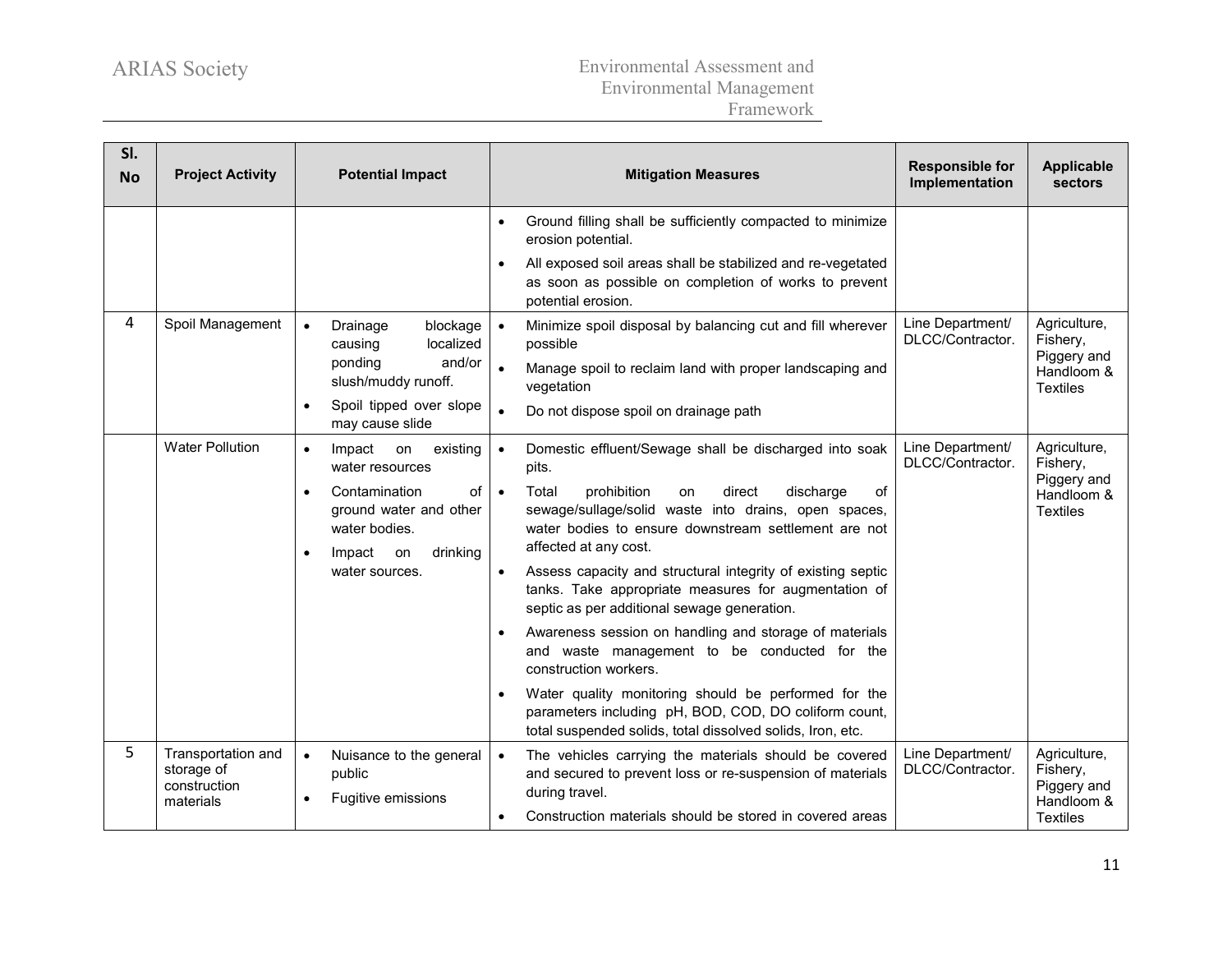| SI.<br><b>No</b> | <b>Project Activity</b>                              | <b>Potential Impact</b>                                                                                                                                                                               | <b>Mitigation Measures</b>                                                                                                                                                                                                                                                                                                                                                                                                                                                                                                                                                                                                                                                                                                                                                          | <b>Responsible for</b><br>Implementation | Applicable<br>sectors                                                    |
|------------------|------------------------------------------------------|-------------------------------------------------------------------------------------------------------------------------------------------------------------------------------------------------------|-------------------------------------------------------------------------------------------------------------------------------------------------------------------------------------------------------------------------------------------------------------------------------------------------------------------------------------------------------------------------------------------------------------------------------------------------------------------------------------------------------------------------------------------------------------------------------------------------------------------------------------------------------------------------------------------------------------------------------------------------------------------------------------|------------------------------------------|--------------------------------------------------------------------------|
|                  |                                                      |                                                                                                                                                                                                       | to ensure protection of surrounding areas from dust and<br>emissions<br>Diesel and other lubricant oil shall be stored in a covered<br>area provided with hard surface / paved surface to<br>prevent soil pollution.<br>Any transportation of materials on local roads shall be<br>done during day time.<br>All vehicle movements or other construction activities<br>shall be restricted to the delineated construction zone, the<br>existing road network or previously disturbed areas.<br>Construction vehicles, personnel and machinery shall not<br>enter fenced off areas or areas beyond the delineated<br>construction zone<br>Appropriate signage should be given to the designated<br>areas (storage/ restriction of entries/ toilets etc.,) in the<br>construction camp |                                          |                                                                          |
| 6                | Air and noise<br>pollution and<br>fugitive emissions | Dust nuisance<br>from<br>$\bullet$<br>construction works.<br>Dust<br>noise<br>and<br>$\bullet$<br>generated by vehicles<br>passing.<br>during<br>Loud<br>noise<br>construction.<br>Gaseous Emissions. | Labourers' use of masks and safety gears<br>$\bullet$<br>Water needs to be sprinkled on work areas<br>$\bullet$<br>$\bullet$<br>Vehicles transporting construction materials to site must<br>be covered to prevent dust pollution<br>Cover fine grain construction materials with tarpaulin or<br>$\bullet$<br>sheets.<br>Cover construction debris and waste prior to disposal.<br>Newly exposed surface areas shall be mulched and<br>$\bullet$<br>replanted as soon as possible in order to reduce the<br>potential for erosion and suppress dust<br>All vehicles, construction machineries and equipment<br>should possess Pollution Under Control Certificates<br>(PUC's).<br>With respect to NAAQS, air quality monitoring should be                                          | Line Department/<br>DLCC/Contractor.     | Agriculture,<br>Fishery,<br>Piggery and<br>Handloom &<br><b>Textiles</b> |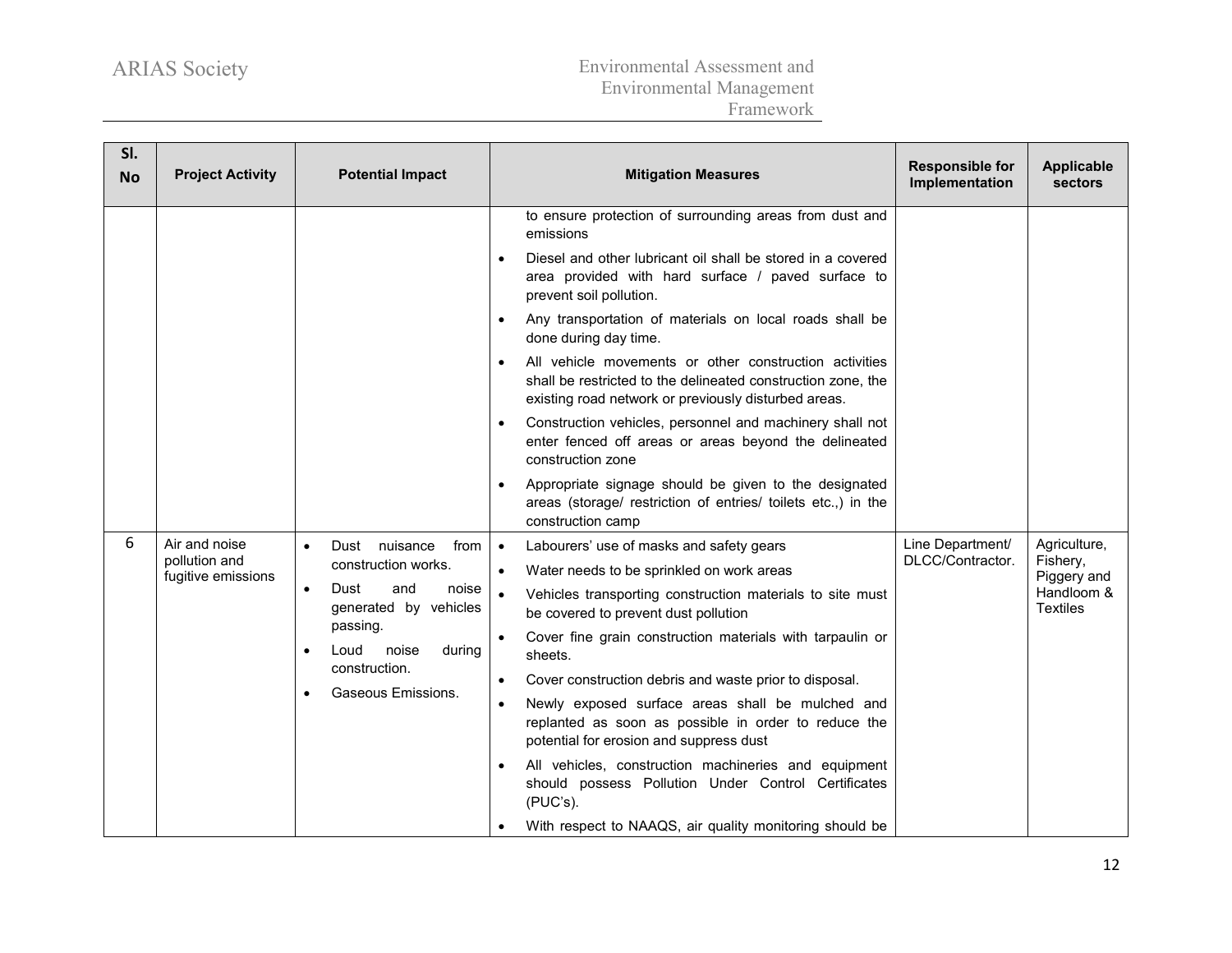| SI.<br><b>No</b> | <b>Project Activity</b>                                          | <b>Potential Impact</b>                                                                                                                | <b>Mitigation Measures</b>                                                                                                                                                                                                                                                                | <b>Responsible for</b><br>Implementation | <b>Applicable</b><br>sectors                                             |
|------------------|------------------------------------------------------------------|----------------------------------------------------------------------------------------------------------------------------------------|-------------------------------------------------------------------------------------------------------------------------------------------------------------------------------------------------------------------------------------------------------------------------------------------|------------------------------------------|--------------------------------------------------------------------------|
|                  |                                                                  |                                                                                                                                        | carried out for the key parameters:<br>Sulphur Dioxide(SO <sub>2</sub> )<br>Oxides of Nitrogen $(NOx)$<br>Carbon Monoxide (CO)<br>Particulate matter (PM $_{10}$ & PM $_{2.5}$ ).<br>Noise generation should be monitored with respect to<br>Ambient Noise Quality standards.             |                                          |                                                                          |
| $\overline{7}$   | Hunting and<br>Poaching activities<br>by construction<br>workers | Threat to<br>wild<br>animals/<br>fauna                                                                                                 | Construction workers should not be involved in any<br>$\bullet$<br>hunting, poaching or fishing activities and should not<br>disturb any natural resources, plants and animals<br>(Including avifauna).                                                                                   | Line Department/<br>DLCC/Contractor.     | Agriculture,<br>Fishery,<br>Piggery and<br>Handloom &<br><b>Textiles</b> |
| 8                | Waste<br>management and<br>minimization                          | Impacts on land and water                                                                                                              | Recycled materials shall be used to the extent possible.<br>$\bullet$<br>Any construction waste generated from the construction<br>site shall be contained within the boundary of the site and<br>removed at regular intervals to an appropriate waste<br>disposal or recycling facility. | Line Department/<br>DLCC/Contractor.     | Agriculture,<br>Fishery,<br>Piggery and<br>Handloom &<br><b>Textiles</b> |
|                  |                                                                  |                                                                                                                                        | The Municipal Solid Waste (MSW) generated in the<br>construction and labour camp shall be separated as<br>organic and inorganic wastes.                                                                                                                                                   |                                          |                                                                          |
|                  |                                                                  |                                                                                                                                        | The worksite shall be left in a tidy and rubbish free state<br>$\bullet$<br>upon completion of the works<br>There should be no burning of waste.<br>$\bullet$                                                                                                                             |                                          |                                                                          |
| 9                | Occupational<br>Health and Safety                                | Lack of safety tools<br>$\bullet$<br>Lack<br>of<br>safe<br>$\bullet$<br>construction practices.<br>Accidents occurring on<br>$\bullet$ | Provide safety gears to workers working in hazardous<br>$\bullet$<br>areas and provide training in the use of these safety gears<br>and compulsory use of PPE's as per as per EHS (IFC,<br>World Bank Group) [Refer SI.no. 32].                                                           | Line Department/<br>DLCC/Contractor.     | Agriculture,<br>Fishery,<br>Piggery and<br>Handloom &<br><b>Textiles</b> |
|                  |                                                                  | site<br>Site and task specific<br>hazard                                                                                               | Keep first aid box ready at work areas and camps<br>$\bullet$<br>Provide adequate space with ventilation, clean toilets/ bio<br>toilets (separate for Ladies and Gents), solid waste                                                                                                      |                                          |                                                                          |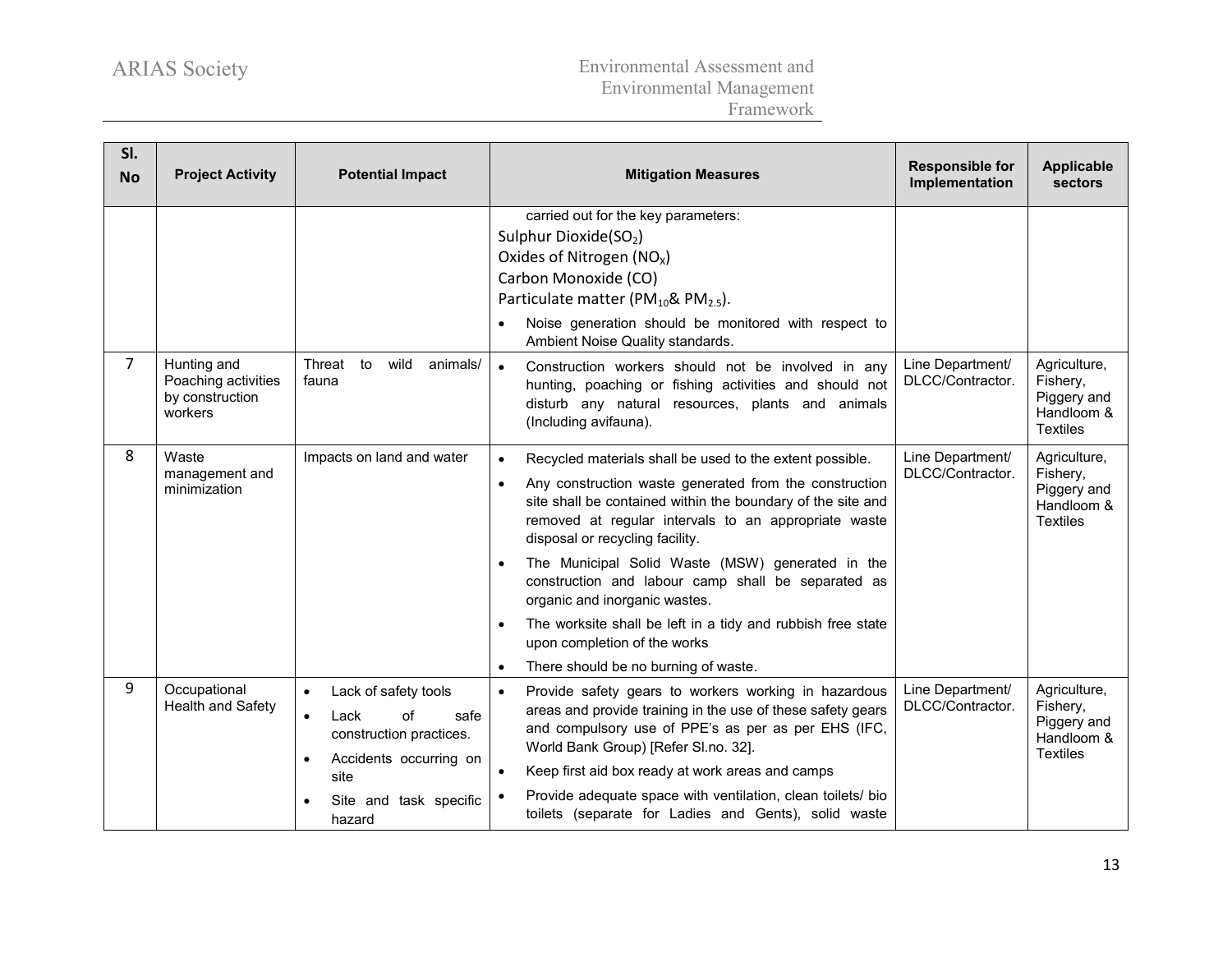| SI.<br><b>No</b> | <b>Project Activity</b>                                                | <b>Potential Impact</b>                                                                                                   | <b>Mitigation Measures</b>                                                                                                                                                                                                                                                                                                                                                                                                                                                                                                                                                        | <b>Responsible for</b><br>Implementation | Applicable<br><b>sectors</b>                                             |  |  |  |
|------------------|------------------------------------------------------------------------|---------------------------------------------------------------------------------------------------------------------------|-----------------------------------------------------------------------------------------------------------------------------------------------------------------------------------------------------------------------------------------------------------------------------------------------------------------------------------------------------------------------------------------------------------------------------------------------------------------------------------------------------------------------------------------------------------------------------------|------------------------------------------|--------------------------------------------------------------------------|--|--|--|
|                  |                                                                        |                                                                                                                           | management, light.<br>Provide mosquito nets at labour camps<br>Separate covered / walled toilet rooms (including bathing<br>$\bullet$<br>platforms) shall be provided for male and female labours.<br>Keep camp and work area clean and without water<br>logging<br>Fire fighting equipment like fire extinguishers will be<br>$\bullet$<br>provided in the camp as per fire safety standards.<br>Displays prominently telephone/contact number of<br>$\bullet$<br>nearest ambulance service, health units.<br>Provision of safe drinking water with respect to IS<br>10500:2012. |                                          |                                                                          |  |  |  |
| 10               | Use of wood as<br>construction<br>materials                            | Felling of trees                                                                                                          | Minimize use of wood for construction<br>$\bullet$<br>Use local materials as much as possible                                                                                                                                                                                                                                                                                                                                                                                                                                                                                     | Line Department/<br>DLCC/Contractor.     | Agriculture,<br>Fishery,<br>Piggery and<br>Handloom &<br><b>Textiles</b> |  |  |  |
| 11               | Cooking and<br>heating with<br>firewood by<br>construction<br>workers. | Felling of trees                                                                                                          | Contractor shall supply kerosene or LPG at camps and<br>$\bullet$<br>restrict cooking and heating using firewood.                                                                                                                                                                                                                                                                                                                                                                                                                                                                 | Line Department/<br>DLCC/Contractor.     | Agriculture,<br>Fishery,<br>Piggery and<br>Handloom &<br><b>Textiles</b> |  |  |  |
| 12               | Influx of migrant<br>Workers                                           | Health and safety risks<br>$\bullet$<br>Chances of spread of<br>$\bullet$<br>sexually transmittable<br>diseases like AIDS | Local labourer's to be given preference for job<br>$\bullet$<br>opportunities and each contractor should be bound by this<br>commitment<br>Ensure labour-related regulations are met<br>$\bullet$<br>In case of hiring labour from neighbouring villages or<br>$\bullet$<br>other states, ensure that their working conditions as well<br>as camps meet local regulations.                                                                                                                                                                                                        | Line Department/<br>DLCC/Contractor.     | Agriculture,<br>Fishery,<br>Piggery and<br>Handloom &<br><b>Textiles</b> |  |  |  |
| C.               | <b>Post Construction/ Operation phase of CSC</b>                       |                                                                                                                           |                                                                                                                                                                                                                                                                                                                                                                                                                                                                                                                                                                                   |                                          |                                                                          |  |  |  |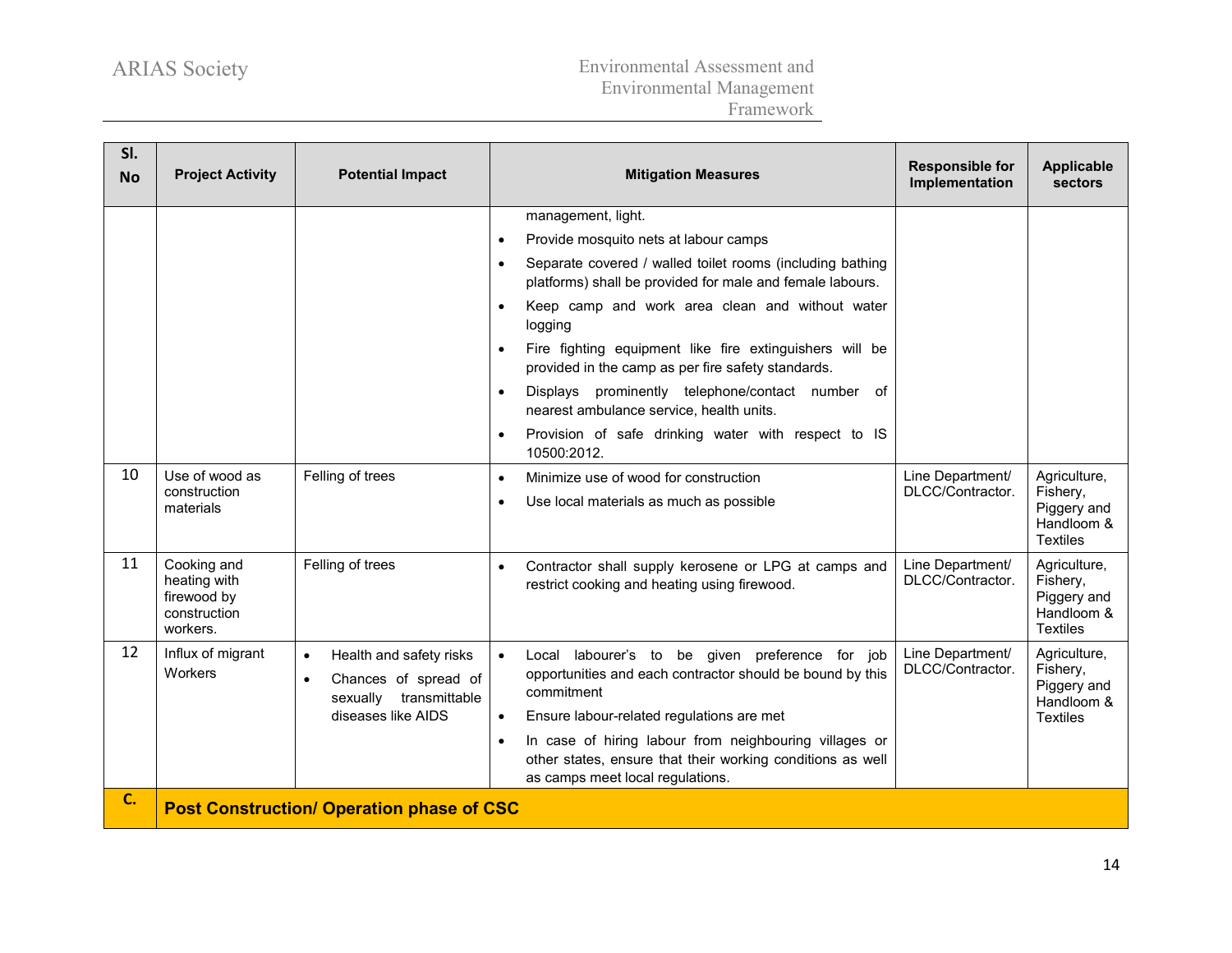| SI.<br><b>No</b> | <b>Project Activity</b>                                | <b>Potential Impact</b>                                     | <b>Mitigation Measures</b>                                                                                                                                            | <b>Responsible for</b><br>Implementation | <b>Applicable</b><br>sectors |
|------------------|--------------------------------------------------------|-------------------------------------------------------------|-----------------------------------------------------------------------------------------------------------------------------------------------------------------------|------------------------------------------|------------------------------|
| 1                | Grading and<br>Sorting of<br>agricultural<br>products. | Generation of wastes<br>$\bullet$                           | Separation of biodegradable and non-biodegradable<br>$\bullet$<br>wastes and options for recover, reuse and recycle shall<br>be explored.                             | Line Department/<br>DLCC/Contractor.     | Agriculture                  |
|                  |                                                        |                                                             | Wastes like, leaves, roots and other biodegradable<br>wastes can be used as feed cattle.                                                                              |                                          |                              |
|                  |                                                        |                                                             | The waste shall be disposed in the designated location as<br>identified by the local panchayat / municipalities.                                                      |                                          |                              |
| $\overline{2}$   | Cleaning of<br>products                                | Exploitation<br>of<br>water<br>$\bullet$<br>resources.      | Reusing the water used for various purposes in the CSC<br>$\bullet$<br>to the possible extent.                                                                        | Line Department/<br>DLCC/Contractor.     | Agriculture                  |
|                  |                                                        | Generation<br>of<br>liquid<br>$\bullet$<br>waste.           | Rain water harvesting units should be installed in suitable<br>$\bullet$<br>locations around the CSC vicinity.                                                        |                                          |                              |
|                  |                                                        |                                                             | Safe disposal of waste water through adequate drainage<br>to designated location as identified by the local panchayat<br>/ municipalities.                            |                                          |                              |
| 3                | Threshing/<br>Winnowing                                | Generation of Dust.<br>$\bullet$<br>Health hazard to the    | Threshing and winnowing activities should be carried out<br>$\bullet$<br>in house, provided with roof turbine air ventilators.                                        | Line Department/<br>DLCC/Contractor.     | Agriculture                  |
|                  |                                                        | farmers.                                                    | Use of PPE's as per as per EHS (IFC, World Bank Group)<br>$\bullet$<br>[Refer SI.no. 32], by the farmersinvolved in these<br>activities.                              |                                          |                              |
| 4                | Storage of<br>vaccines, Feeds,                         | Contamination<br>and<br>$\bullet$<br>spoilage of the stored | Separate storage facilities should be designed at the<br>$\bullet$<br>planning stage.                                                                                 | Line Department/<br>DLCC/Contractor.     | Piggery                      |
|                  | Semen.                                                 | materials.                                                  | Vaccines and semen should be stored in temperature<br>controlled unit like refrigerator.                                                                              |                                          |                              |
| 5                | Swine slaughter                                        | Cruelty to animals<br>$\bullet$                             | Maintenance of the slaughter house and Slaughter of<br>$\bullet$<br>swine as per the provisions of Prevention of Cruelty to<br>Animals (Slaughter House) Rules, 2001. | Contractor/Line<br>Department/DLCC       | Piggery                      |
| 6                | Storage of feeds,<br>chemicals,<br>pesticides,         | Contamination<br>$\bullet$<br>and<br>spoilage of the stored | Separate storage facilities should be designed at the<br>$\bullet$<br>planning stage.                                                                                 | Line Department/<br>DLCC/Contractor.     | Fishery                      |
|                  | fertilizers etc.                                       | materials                                                   | Proper training should be provided to the farmers for                                                                                                                 |                                          |                              |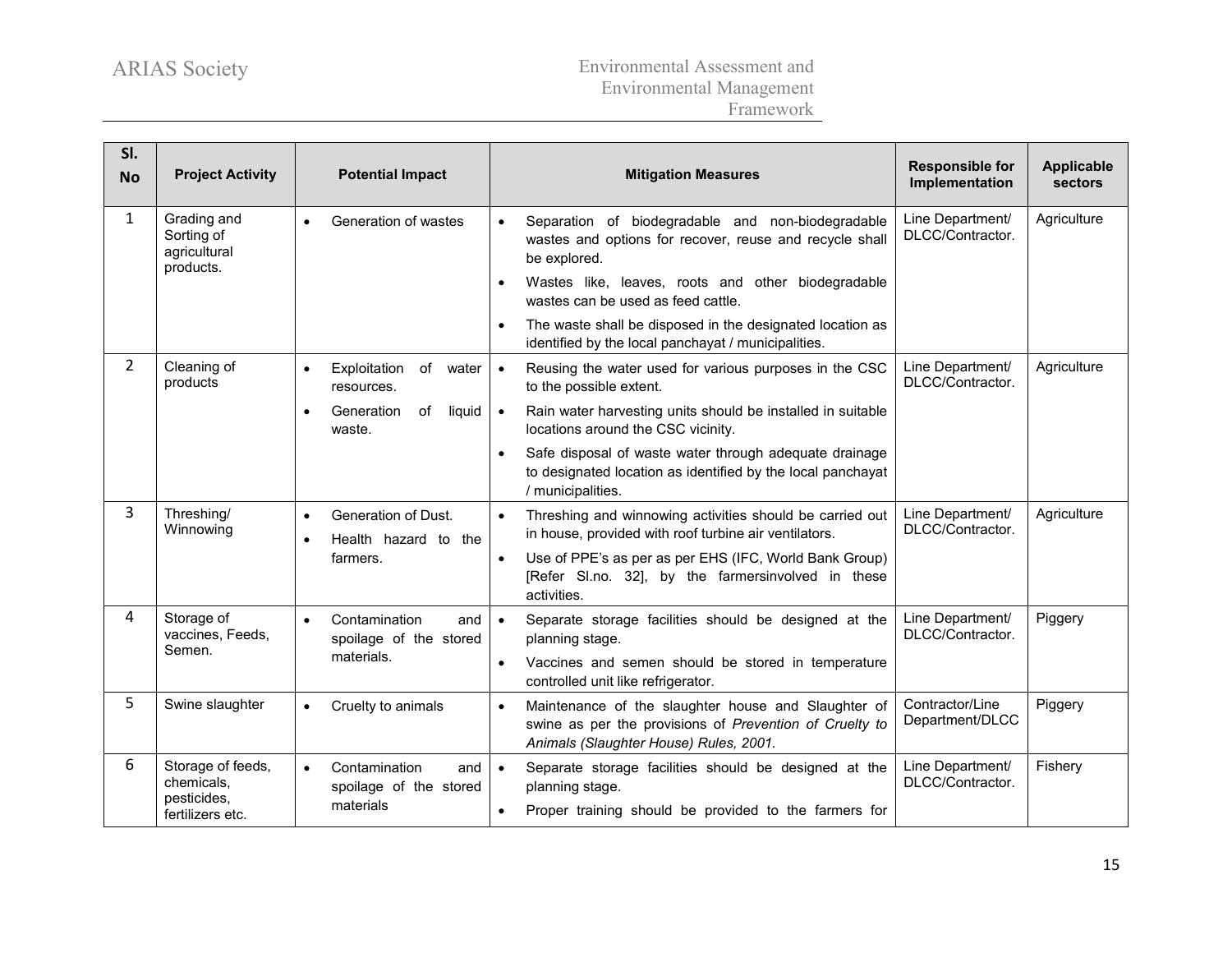| SI.<br><b>No</b> | <b>Project Activity</b>                                                         | <b>Potential Impact</b>                                                                                                                                                 | <b>Mitigation Measures</b>                                                                                                                                                                                                                                                                                                                                                                                                                                    | <b>Responsible for</b><br>Implementation | <b>Applicable</b><br>sectors                                   |
|------------------|---------------------------------------------------------------------------------|-------------------------------------------------------------------------------------------------------------------------------------------------------------------------|---------------------------------------------------------------------------------------------------------------------------------------------------------------------------------------------------------------------------------------------------------------------------------------------------------------------------------------------------------------------------------------------------------------------------------------------------------------|------------------------------------------|----------------------------------------------------------------|
|                  |                                                                                 |                                                                                                                                                                         | storing and handling of the feeds, chemicals, pesticides,<br>fertilizers etc.                                                                                                                                                                                                                                                                                                                                                                                 |                                          |                                                                |
| $\overline{7}$   | Use of machineries                                                              | Generation of noise<br>$\bullet$<br>health<br>Occupational<br>$\bullet$<br>hazard<br>Mishandling and health<br>$\bullet$<br>hazard to the farmers<br>operating the CSC. | The machineries should be operated in house.<br>$\bullet$<br>Separate in-house area should be provided for installation<br>$\bullet$<br>of the machines at the planning phase.<br>Proper training should be provided to the farmers for the<br>$\bullet$<br>use and handling of machineries and equipment.<br>Use of PPE's as per as per EHS (IFC, World Bank Group)<br>$\bullet$<br>[Refer SI.no. 32], by the farmersinvolved in these<br>activities.        | Line Department/<br>DLCC/Contractor.     | Agriculture,<br>Handloom &<br><b>Textiles</b>                  |
| 8                | Packaging of<br>products                                                        | <b>Use</b><br>of<br>$\bullet$<br>non-<br>biodegradable<br>packing<br>materials.                                                                                         | Use of environmental friendly packing materials.<br>$\bullet$                                                                                                                                                                                                                                                                                                                                                                                                 | Line Department/<br>DLCC/Contractor.     | Agriculture,<br>Handloom &<br><b>Textiles</b>                  |
| 9                | Increased in<br>vehicles use for<br>transportation of<br>goods and<br>products. | Generation of noise.<br>$\bullet$<br>Increased emission of<br>$\bullet$<br>GHG's to the ambient<br>air.<br>of<br>risk<br>Increased<br>$\bullet$<br>accidents.           | Setting the route and timing of goods carrying vehicles so<br>$\bullet$<br>as to avoid residential areas or other sensitive human<br>receptors (e.g. schools, hospitals).<br>Vehicles used for any transportation purposes should be<br>$\bullet$<br>of BS-IV emission standards.<br>Accessibility and road system conditions must be<br>$\bullet$<br>assessed during feasibility study, selecting the best routes<br>to reduce impact and risk of accidents. | Line Department/<br>DLCC/Contractor.     | Agriculture,<br>Handloom &<br>Textiles.<br>Piggery,<br>Fishery |
| 10               | Use of Power                                                                    | Over consumption of power<br>used in various operations<br>of the CSC.                                                                                                  | $\bullet$<br>Use of Energy Efficient low loss - electrical ballast.<br>Solar lighting is considered partly for external lighting.<br>$\bullet$<br>Use of energy efficient devices such as CFL and T5 bulbs<br>instead of incandescent bulb.                                                                                                                                                                                                                   | Line Department/<br>DLCC/Contractor.     | Agriculture,<br>Handloom &<br>Textiles.<br>Piggery,<br>Fishery |
| 11               | Use of water                                                                    | Exploitation of ground water<br>resources.                                                                                                                              | $\bullet$<br>Reusing the water used for various purposes in the CSC<br>to the possible extent.                                                                                                                                                                                                                                                                                                                                                                | Line Department/<br>DLCC/Contractor.     |                                                                |
|                  | Use of Lavatory<br>(Toilets)                                                    | of<br>Contamination<br>$\bullet$<br>with<br>the<br>excrement                                                                                                            | Maintenance of the lavatory septic tank and should be<br>$\bullet$<br>cleaned after a certain interval of time according to its                                                                                                                                                                                                                                                                                                                               | Line Department/<br>DLCC/Contractor.     | Agriculture,<br>Handloom &<br>Textiles,                        |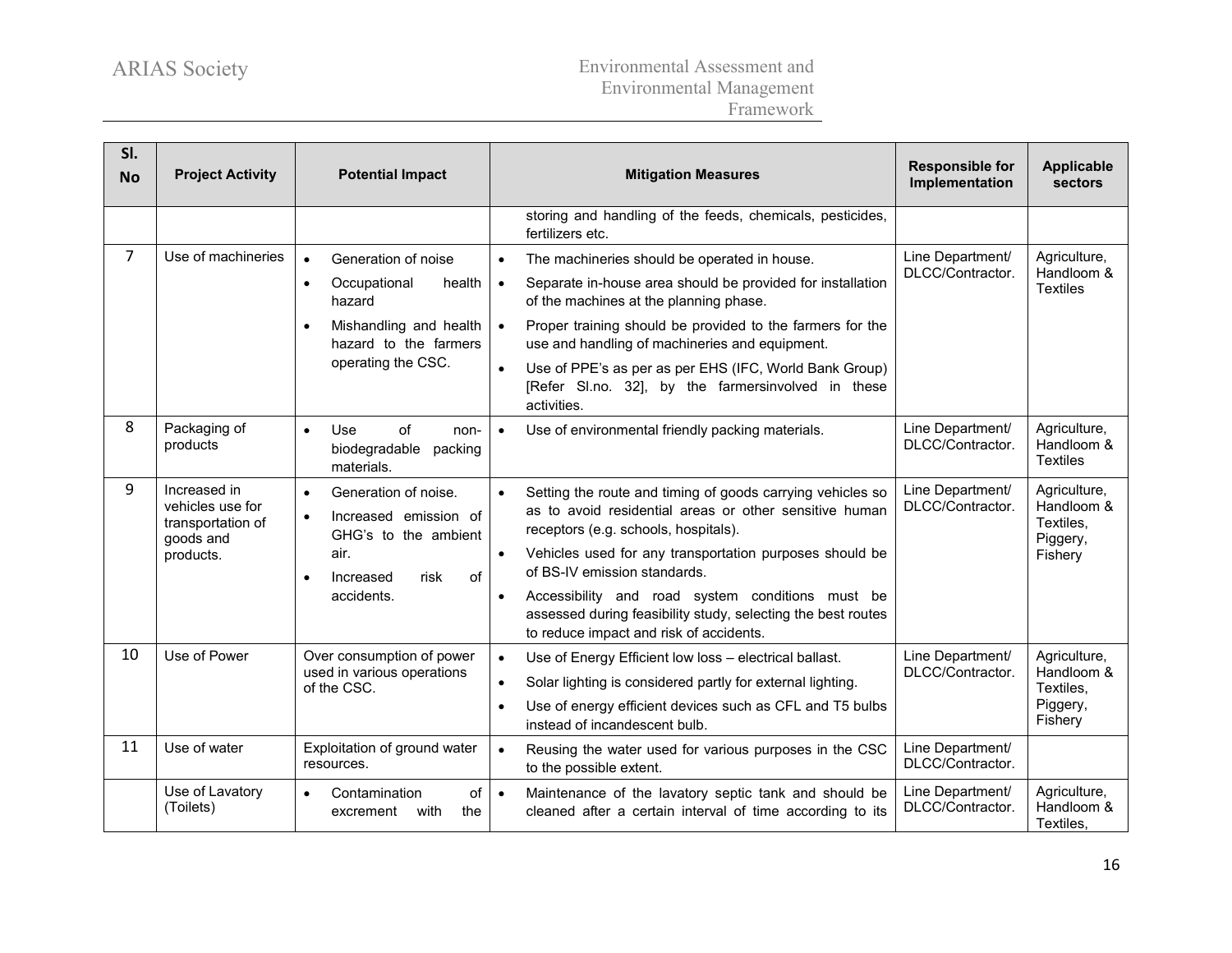| SI.<br><b>No</b> | <b>Project Activity</b>                                           | <b>Potential Impact</b>                                                                                                                                                                                                                                             |                        | <b>Mitigation Measures</b>                                                                                                                                                                                                                                                                                                                                                                                                                                                                                                                                                                                                                                                                                                                                                                            | <b>Responsible for</b><br>Implementation | <b>Applicable</b><br>sectors                                   |
|------------------|-------------------------------------------------------------------|---------------------------------------------------------------------------------------------------------------------------------------------------------------------------------------------------------------------------------------------------------------------|------------------------|-------------------------------------------------------------------------------------------------------------------------------------------------------------------------------------------------------------------------------------------------------------------------------------------------------------------------------------------------------------------------------------------------------------------------------------------------------------------------------------------------------------------------------------------------------------------------------------------------------------------------------------------------------------------------------------------------------------------------------------------------------------------------------------------------------|------------------------------------------|----------------------------------------------------------------|
|                  |                                                                   | local water bodies and<br>soil.                                                                                                                                                                                                                                     |                        | capacity and disposal of the waste in recognized area as<br>referred by the Gram Panchayat or Municipalities.                                                                                                                                                                                                                                                                                                                                                                                                                                                                                                                                                                                                                                                                                         |                                          | Piggery,<br>Fishery                                            |
|                  |                                                                   | Generation of odour.<br>$\bullet$                                                                                                                                                                                                                                   | $\bullet$              | Proper cleaning and maintenance of the lavatory.                                                                                                                                                                                                                                                                                                                                                                                                                                                                                                                                                                                                                                                                                                                                                      |                                          |                                                                |
| 12               | Waste disposal                                                    | Contamination of soil<br>$\bullet$<br>from toxic or hazardous<br>waste materials<br>Decrease<br>in<br>water<br>sudden<br>quality from<br>releases<br>gradual<br><b>or</b><br>leachate<br>seepage of<br>nearby<br>into<br>water<br>courses<br>Generation of foul and | $\bullet$<br>$\bullet$ | The waste generated should be stored in a designated<br>place having impervious layer to prevent leachate.<br>Separation of biodegradable and non-biodegradable<br>wastes and options for recover, reuse and recycle shall<br>be explored.<br>The waste shall be disposed in the designated location as<br>identified by the local panchayat / municipalities.                                                                                                                                                                                                                                                                                                                                                                                                                                        | Line Department/<br>DLCC/Contractor.     | Agriculture,<br>Handloom &<br>Textiles,<br>Piggery,<br>Fishery |
|                  |                                                                   | odour.                                                                                                                                                                                                                                                              |                        |                                                                                                                                                                                                                                                                                                                                                                                                                                                                                                                                                                                                                                                                                                                                                                                                       |                                          |                                                                |
| 13               | Handling of the<br>stored items and<br>maintenance of the<br>CSC. | Occupational health<br>hazards.                                                                                                                                                                                                                                     |                        | Use of Personal Protective Equipment, as per EHS (IFC,<br>World Bank Group):<br>Safety Glasses with side-shields,<br>$\bullet$<br>Plastic Helmets with top and side impact protection.<br>$\bullet$<br>Hearing protectors (ear plugs or ear muffs),<br>٠<br>Safety shoes and boots for protection against moving<br>& falling objects, liquids and chemicals,<br>Gloves made of rubber or synthetic materials<br>$\bullet$<br>(Neoprene), leather, steel, insulating materials, etc.<br>Facemasks with appropriate filters for dust removal<br>and air purification (chemicals, mists, vapours and<br>gases). Single or multi-gas personal monitors, if<br>available,<br>Portable or supplied air (fixed lines). On-site rescue<br>equipment,<br>Insulating clothing, body suits, aprons etc. of<br>٠ | Line Department/<br>DLCC/Contractor.     | Agriculture,<br>Handloom &<br>Textiles.<br>Piggery,<br>Fishery |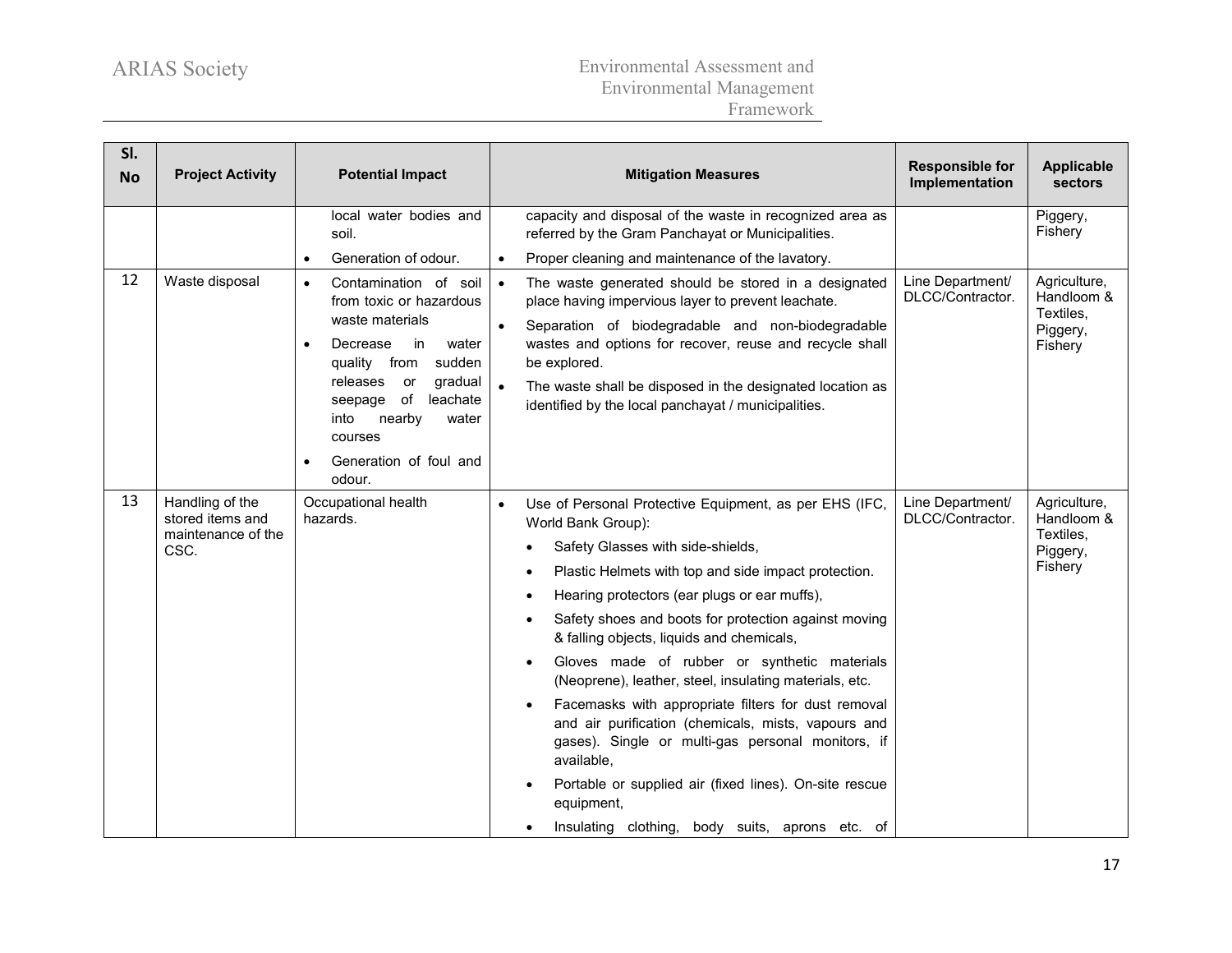| SI.<br><b>No</b> | <b>Project Activity</b>                                            | <b>Potential Impact</b>                    | <b>Mitigation Measures</b>                                                                                                                   | <b>Responsible for</b><br>Implementation | <b>Applicable</b><br>sectors |  |  |  |
|------------------|--------------------------------------------------------------------|--------------------------------------------|----------------------------------------------------------------------------------------------------------------------------------------------|------------------------------------------|------------------------------|--|--|--|
|                  |                                                                    |                                            | appropriate materials.                                                                                                                       |                                          |                              |  |  |  |
|                  |                                                                    |                                            | First aid kits, flashlights, fire extinguishers and other fire-<br>fighting equipment should be provided both inside and<br>outside the CSC. |                                          |                              |  |  |  |
|                  |                                                                    |                                            | Establishment of Do's and Don'ts chart in local language.<br>$\bullet$                                                                       |                                          |                              |  |  |  |
|                  |                                                                    |                                            | Training should be given to the employees handling CSC<br>operations.                                                                        |                                          |                              |  |  |  |
|                  |                                                                    |                                            | Provision of quarterly health check-up.                                                                                                      |                                          |                              |  |  |  |
| D.               | Post Construction/ Operation phase of Flake ice manufacturing unit |                                            |                                                                                                                                              |                                          |                              |  |  |  |
| $\mathbf{1}$     | Installation of Flake<br>ice manufacturing<br>unit for Fishery.    | Exploitation of ground water<br>resources. | Reuse of the water to the possible extent.<br>$\bullet$                                                                                      | Line Department/<br>DLCC/Contractor.     | Fishery                      |  |  |  |
|                  |                                                                    | Emission of GHGs.                          | Proper monitoring of the ambient air quality.<br>$\bullet$                                                                                   | Line Department/                         | Fishery                      |  |  |  |
|                  |                                                                    |                                            | Use of low carbon and other modern low GHG emitting<br>technologies.                                                                         | DLCC/Contractor.                         |                              |  |  |  |
|                  |                                                                    |                                            | Limitation in operation period to the possible extent.<br>$\bullet$                                                                          |                                          |                              |  |  |  |
|                  |                                                                    | High energy consumption,                   | Use of Energy Efficient low loss - electrical ballast.<br>$\bullet$                                                                          | Line Department/<br>DLCC/Contractor.     | Fishery                      |  |  |  |
|                  |                                                                    |                                            | Solar lighting is considered partly for external lighting.<br>$\bullet$                                                                      |                                          |                              |  |  |  |
|                  |                                                                    |                                            | Use of energy efficient devices such as CFL and T5 bulbs<br>instead of incandescent bulb.                                                    |                                          |                              |  |  |  |
|                  |                                                                    | Generation of Wastes.                      | The waste shall be disposed in the designated location as<br>$\bullet$<br>identified by the local panchayat / municipalities.                | Line Department/<br>DLCC/Contractor.     | Fishery                      |  |  |  |
|                  |                                                                    | Occupational health hazards                | Proper training should be provided to the operating staffs.                                                                                  | Line Department/                         | Fishery                      |  |  |  |
|                  |                                                                    |                                            | Use of PPE's as per EHS (IFC, World Bank Group).<br>[Refer SI No. 32]                                                                        | DLCC/Contractor.                         |                              |  |  |  |
|                  |                                                                    |                                            | Cleaning and washing should be carried out regularly.                                                                                        |                                          |                              |  |  |  |
| E.               | <b>Post Construction/ Operation phase of Cold Storage&amp; BMC</b> |                                            |                                                                                                                                              |                                          |                              |  |  |  |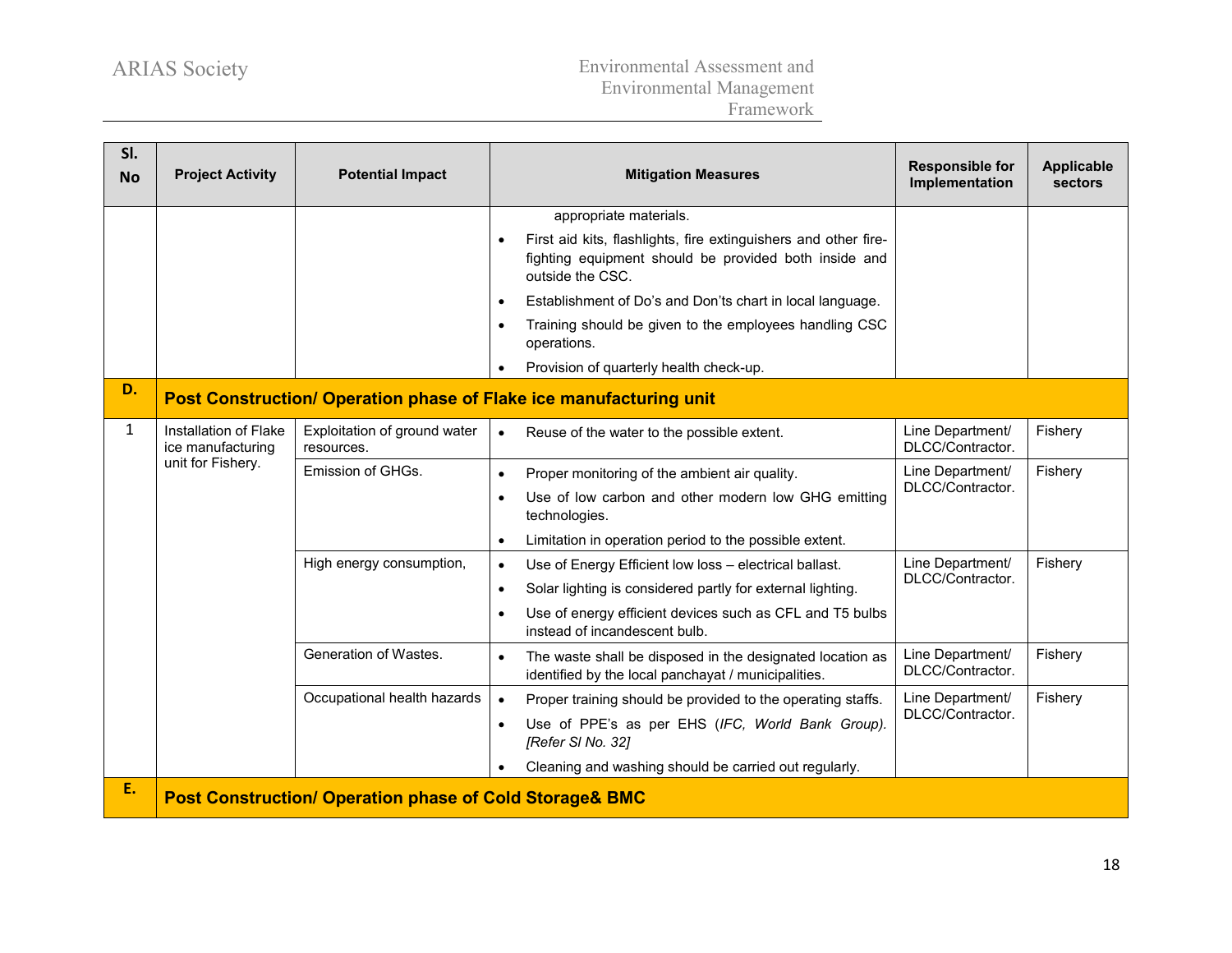| SI.<br><b>No</b> | <b>Project Activity</b>          | <b>Potential Impact</b>                                                                                            | <b>Mitigation Measures</b>                                                                                                                                                      | <b>Responsible for</b><br>Implementation | <b>Applicable</b><br>sectors |
|------------------|----------------------------------|--------------------------------------------------------------------------------------------------------------------|---------------------------------------------------------------------------------------------------------------------------------------------------------------------------------|------------------------------------------|------------------------------|
| 1                | Use of Power                     | Over consumption of power<br>used in operations of the<br>BMC.                                                     | renewable<br>Installation<br>оf<br>wherever<br>energy<br>sources<br>$\bullet$<br>possible, like solar energy etc.                                                               | Line Department/<br>DLCC/Contractor.     | Dairy                        |
|                  |                                  |                                                                                                                    | Use of energy efficient electrical appliances.                                                                                                                                  |                                          |                              |
|                  | Use of water                     | Exploitation of ground water<br>resources.                                                                         | Reusing the water used to the possible extent.                                                                                                                                  | Line Department/<br>DLCC/Contractor.     | Dairy                        |
|                  | Disposal of wastes               | Leachate, Ground and<br>surface water<br>contamination, degradation<br>of soil quality and<br>generation of odour. | Installation of small scale effluent treatment plant.<br>Proper disposal (both solid and liquid) and identification of<br>disposal sites.                                       | Line Department/<br>DLCC/Contractor.     | Dairy                        |
|                  | <b>Emission of GHGs</b>          | Degradation of ambient air<br>quality                                                                              | Proper monitoring of the ambient air quality.<br>Use of low carbon and other modern low GHG emitting<br>technologies.<br>Limitation in operation period to the possible extent. | Line Department/<br>DLCC/Contractor.     | Dairy                        |
|                  | Operation of the<br>Cold storage | Occupational health hazards                                                                                        | Proper training should be provided to the famers.<br>Use of PPE's like Apron, Gloves, Goggles, Masks, Boots.                                                                    | Line Department/<br>DLCC/Contractor.     | Dairy                        |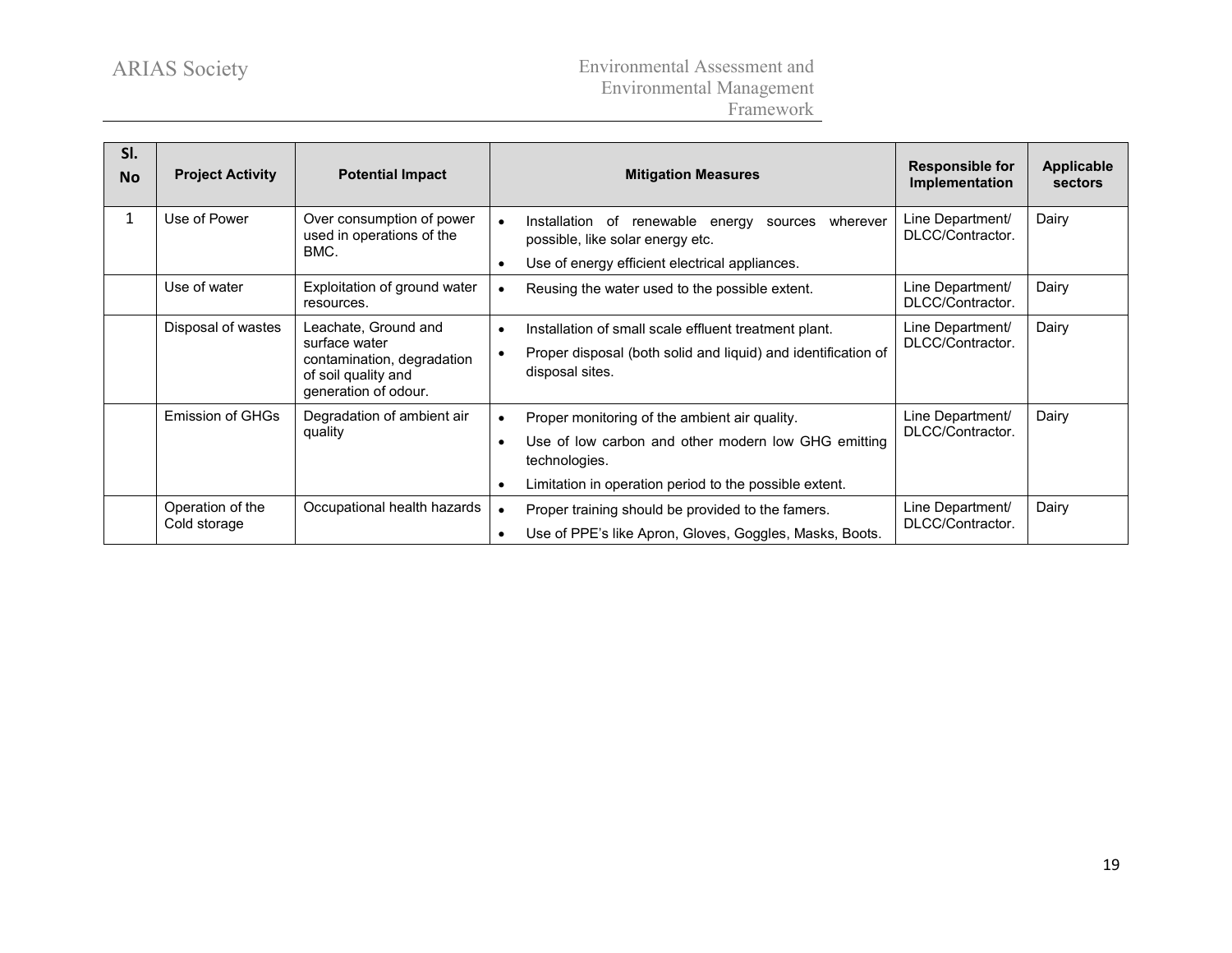## **Environmental Clauses to be included in the Bid document (under Technical Specification) for Construction/ up gradation of Community Service Centres (CSC)**

#### **1. Protection of Environment 1.1 General**

- 1.1.1 The Contractor shall be responsible for implementation of environmental provisions outlined in the Environmental Management Plan (refer **Annexure – 11b**), in addition to adhering to all environmental provisions in the applicable specifications for the works will be adhered to as part of good engineering practices.
- 1.1.2 All works undertaken towards protection of environmental resources as part of the EMP and as part of good engineering practices while adhering to relevant specifications will be deemed to be incidental to works being carried out and no separate payment will be made unless otherwise specified explicitly. The costs towards environmental management as per EMP unless otherwise provided as a separate head, will be deemed to be part of the BoQ of the project. The scope of works of the Contractor towards the implementation of the environmental provisions shall be as follows.
	- a. Abide by all existing environmental regulations and requirements of the Government of India and State Government of Assam, during implementation,
	- b. Compliance with all mitigation measures and monitoring requirements set out in the EMP
	- c. Submission of a method statement detailing how the EMP will be complied with. This shall include methods and schedule of monitoring.
	- d. Monitoring of project environmental performance and periodic submission of monitoring reports
	- e. Compliance with all measures required for construction activities in sensitive areas (if any), including protected areas, in line with the regulatory requirements adopted by MoEF&CC, GoI.
	- f. Compliance of all safety rules at work, and provision of adequate health and safety measures such as water, food, sanitation, personal protective equipment, workers insurance, and medical facilities.

### **1.2 Construction Materials**

- 1.2.1 The Contractor should procure construction materials from the licensed/ authorized agents/ dealers. Procurement of materials from the unauthorized sources shall be considered as illegal and appropriate measures shall be taken.
- 1.2.2 Quarrying, if required in the project will be only from approved quarries and no new quarries will be opened for the purpose of the project. Any deviation from the provisions will be immediately notified and approval of the Engineer is to be sought
- 1.2.2. The Contractor shall maintain all borrow sites, stockpiles, and spoil disposal areas so as to assure the stability and safety of the works and that any adjacent feature is not endangered, and to assure free and efficient natural and artificial drainage, and to prevent erosion. Stockpiling of materials (topsoil, fill material, gravel and other construction materials) shall not be allowed during rainy season unless covered by a suitable material. Storage on private property will be allowed if written permission is obtained from the owner or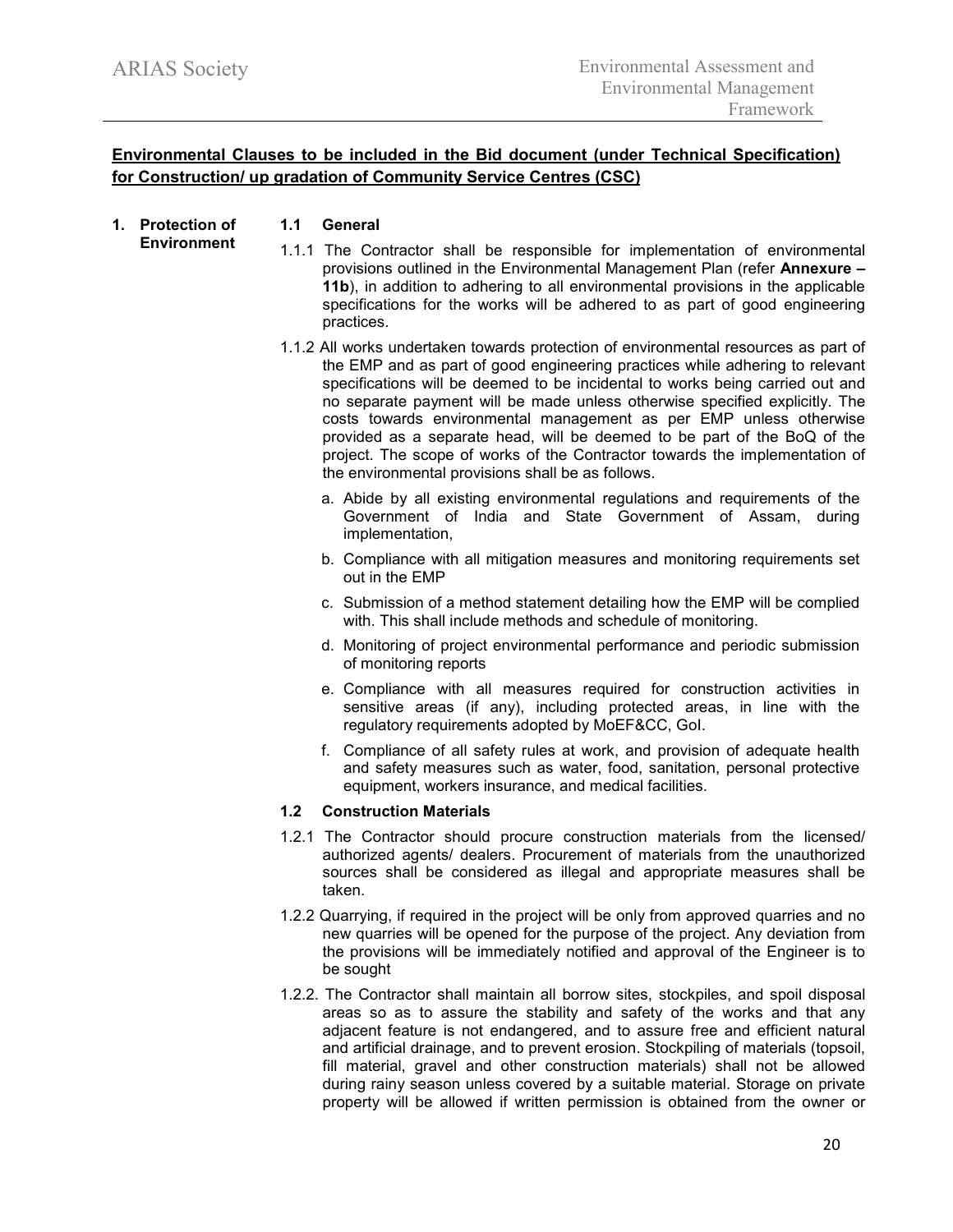authorized lessee

1.2.3 Spoils shall be disposed of at approved disposal sites prepared, filled, and restored in accordance with the related specification requirements

#### **1.3 Protection of Environmental Resources**

- 1.3.1 The Contractor shall ensure that construction activities do not result in any contamination of land or water by polluting substances.
- 1.3.2 Unless otherwise provided in the specifications, the Contractor shall ensure that no trees or shrubs or waterside vegetation are felled or harmed except those required to be cleared for execution of the works. The Contractor shall protect trees and vegetation from damage to the satisfaction of the Engineer (Line Department).
- 1.3.3 The Contractor shall not use or permit the use of wood as a fuel for the execution of any part of the works and to the extent practicable, shall ensure that fuels other than wood are used for cooking and heating in all camps and living accommodations. Any wood so used must be harvested legally, and the Contractor shall provide the Engineer with copies of the relevant permits, if required.
- 1.3.4 The Contractor shall take all precautions necessary to ensure that vegetation existing adjacent to the project site is not affected by fires arising from the execution of the contract. Should a fire occur in the natural vegetation or plantation adjacent to the project site for any reason, the Contractor shall immediately suppress it. Areas of forest, shrub, or plantation damaged by fire considered by the Engineer to have been initiated by the Contractor's staff or laborers shall be replanted or otherwise restored.
- 1.3.5 The Contractor shall confine operations to the dry season, use silt traps and dispose spoils/ debris in locations approved by the Engineer that will not promote instability and result in destruction of property, vegetation, irrigation and water supply. Disposal near wetlands/ beels, protected areas, and other areas that will cause inconvenience or deprive local residents of their livelihood shall not be allowed. Acidic and saline spoils shall not be spread into agricultural land.
- 1.3.6 The Contractor shall consult with local residents and local government before locating project offices, sheds, and construction plant. The work camps shall not be located near settlements, near drinking water supply intakes, protected areas, or wildlife habitats.
- 1.3.7 The Contractor shall maintain ecological balance by preventing felling of trees, water pollution and defacing of natural landscape. The Contractor shall, so conduct his cleaning operations, as to prevent any avoidable destruction, scarring or defacing of natural surroundings. In respect of ecological balance, the Contractor shall observe the following instructions.
- 1.3.8 In the conduct of cleaning activities and operation of equipment, the Contractor shall utilize such practicable methods and devices as reasonably available to control, prevent and otherwise minimize air/noise pollution.

#### **1.4 Noise and Air Pollution**

- 1.4.1 All works shall be carried out without unreasonable noise and air pollution. Subject and without prejudice to any other provision of the Contract and the law of the land and its obligation as applicable, the Contractor shall take all precautions outlined in the EMP to avoid the air and noise pollution.
- 1.4.2 The Contractor shall monitor the environmental parameters periodically as